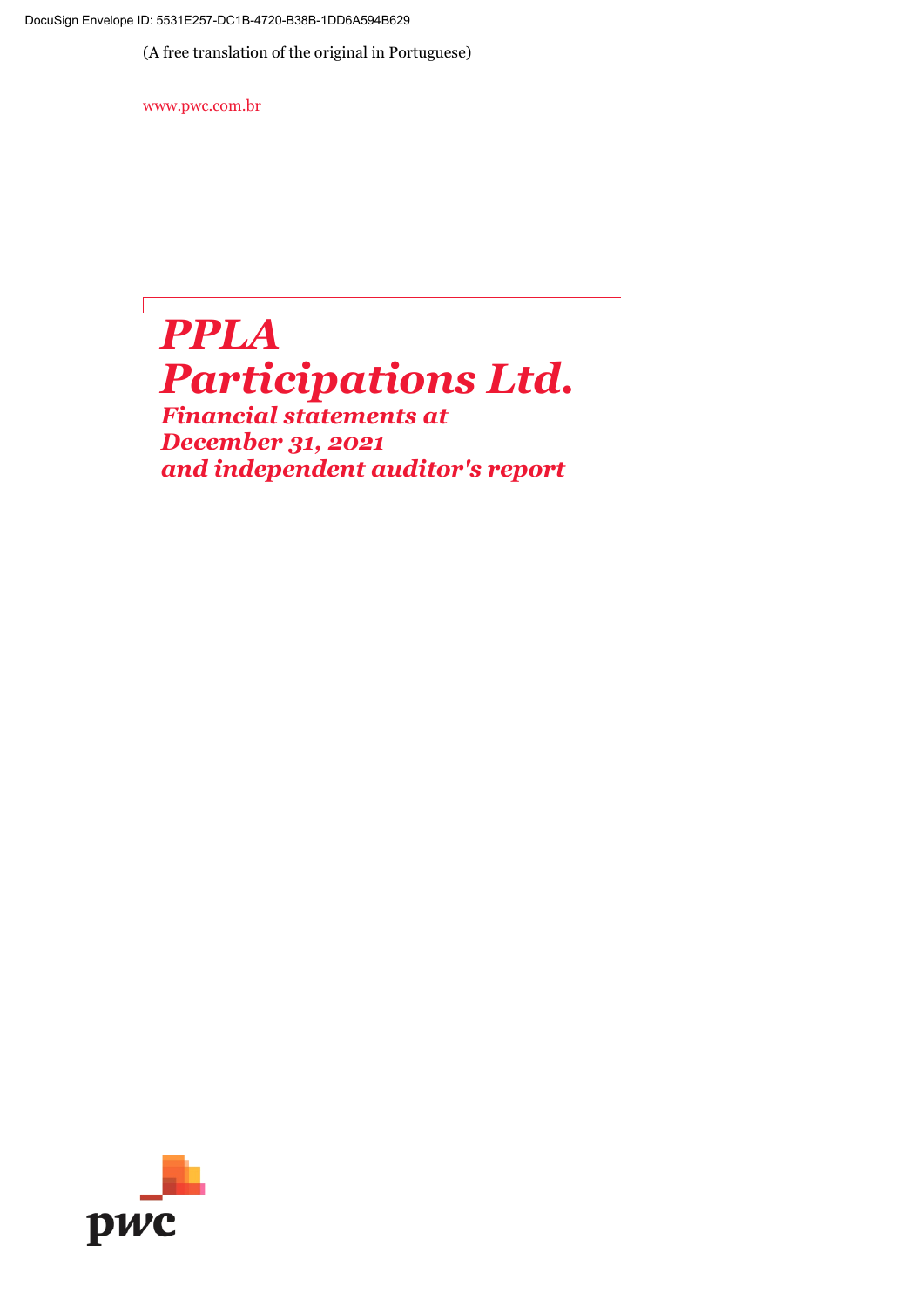

(A free translation of the original in Portuguese)

# *Independent auditor's report*

To the Board of Directors and Shareholders PPLA Participations Ltd.

#### **Opinion**

We have audited the accompanying financial statements of PPLA Participations Ltd. (the "Company"), which comprise the balance sheet as at December 31, 2021 and the statements of income, comprehensive income, changes in equity and cash flows for the year then ended, and notes to the financial statements, including significant accounting policies and other explanatory information.

In our opinion the financial statements referred to above present fairly, in all material respects, the financial position of PPLA Participations Ltd. as at December 31, 2021, and its financial performance and its cash flows for the year then ended, in accordance with the International Financial Reporting Standards (IFRS) as issued by the International Accounting Standards Board (IASB).

#### **Basis for opinion**

We conducted our audit in accordance with Brazilian and International Standards on Auditing. Our responsibilities under those standards are further described in the "Auditor's responsibilities for the audit of the financial statements" section of our report. We are independent of the Company in accordance with the ethical requirements established in the Code of Professional Ethics and Professional Standards issued by the Brazilian Federal Accounting Council, and we have fulfilled our other ethical responsibilities in accordance with these requirements. We believe that the audit evidence we have obtained is sufficient and appropriate to provide a basis for our audit opinion.

#### **Material uncertainty related to going concern**

We draw attention to Note 1 to these financial statements, which states that the Company has incurred recurring decreases in shareholders' equity over the past few years for the reasons set out in that Note. Management's plans for reversing this situation, are also described in Note 1, and depends on the success of the initiatives taken by Management, through obtaining loans and capitalization, if necessary. This situation, among others described in that Note, indicates the existence of significant uncertainty that may cast significant doubts about the ability of the Company to continue as a going on concern. Our conclusion is not qualified in respect of this matter.

#### **Key Audit Matters**

Key audit matters are those matters that, in our professional judgment, were of most significance in our audit of the financial statements of the current period. These matters were addressed in the context of our audit of the financial statements as a whole, and in forming our opinion thereon, and we do not provide a separate opinion on these matters.

In addition to the matter described in the "Material uncertainty related to going concern" section, we have determined the matters described below to be the key audit matters to be communicated in our report.

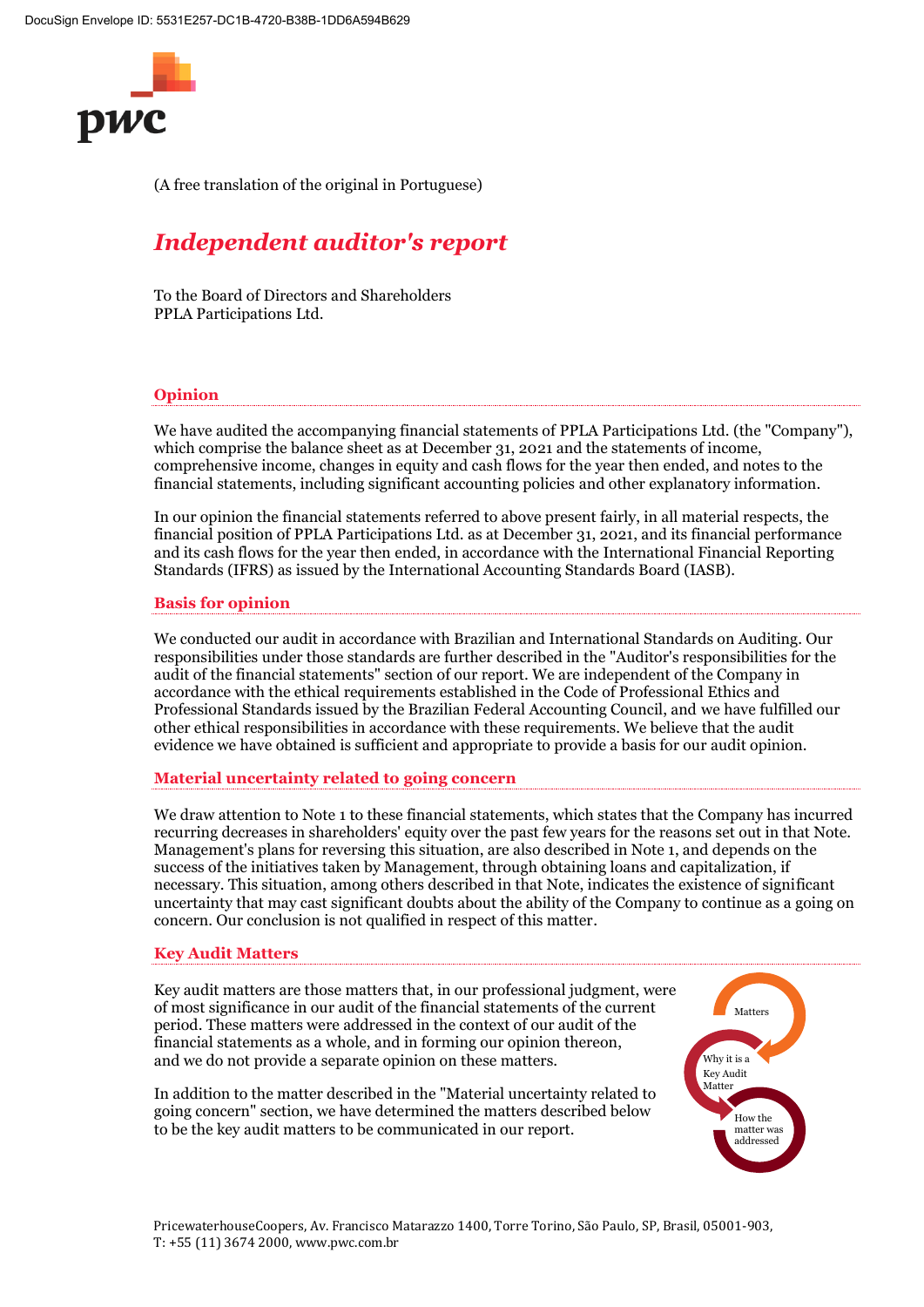

#### **Fair value measurement of financial instruments Level III**

As disclosed in Notes 1, 3(f) and 5, the Company has a investment in the subsidiary PPLA Investments LP., which, as of December 31, 2021, invested in financial instruments as shares and quotas of privatelyheld companies, classified as Level III, with operations in different industries and locations. These shares and quotas of privately held companies, with no stock exchange quoted prices, which are, as a result, valued at fair value estimated by Management, in accordance with the Company's assumptions and internal pricing models, that are based mainly on cash flow, and/or recent price negotiations transactions.

We consider this a focus area in our audit as the use of different valuation techniques and assumptions may produce significantly different fair value estimates and also due to the materiality of the derivative financial instruments in the context of the financial statements.

**Why it is a Key Audit Matter How the matter was addressed in the audit**

Our main audit procedures considered, among others, our understanding of the main processes involving the fair value measurement of financial instruments Level III.

With the support of our specialists, we had meetings with those in the Management responsible for the preparation and approval of calculation of valuation of shares and quotas, in order to establish, based on our experience and judgment, whether the Company's measurement work is consistent with the valuation techniques usually applied in the market.

We also tested the valuation methodology as well as the assumptions used by Management through the following: (i) understanding of the methodology used in the assessment; (ii) comparison of assumptions observable in the market, when applicable; (iii) performing independent valuation on a test basis; (iv) comparison with the information and fair value obtained by the Company and (v) comparison of the spreadsheets used for the share and quotas valuation with the accounting records and with the disclosures made in the notes to the financial statements.

We believe that the criteria adopted by management in the fair value measurement of the derivative financial instruments are consistent with the information analyzed in our audit.

#### **Other matters**

#### **Audit of corresponding figures of the year**

The audit of the financial statements for the year ended December 31, 2020 was conducted under the responsibility of other independent auditors, who issued audit report, without modifications, dated March 19, 2021.

#### **Responsibilities of management and those charged with governance for the financial statements**

Management is responsible for the preparation and fair presentation of these financial statements in accordance with the International Financial Reporting Standards (IFRS) as issued by the International Accounting Standards Board (IASB), and for such internal control as management determines is necessary to enable the preparation of financial statements that are free from material misstatement, whether due to fraud or error.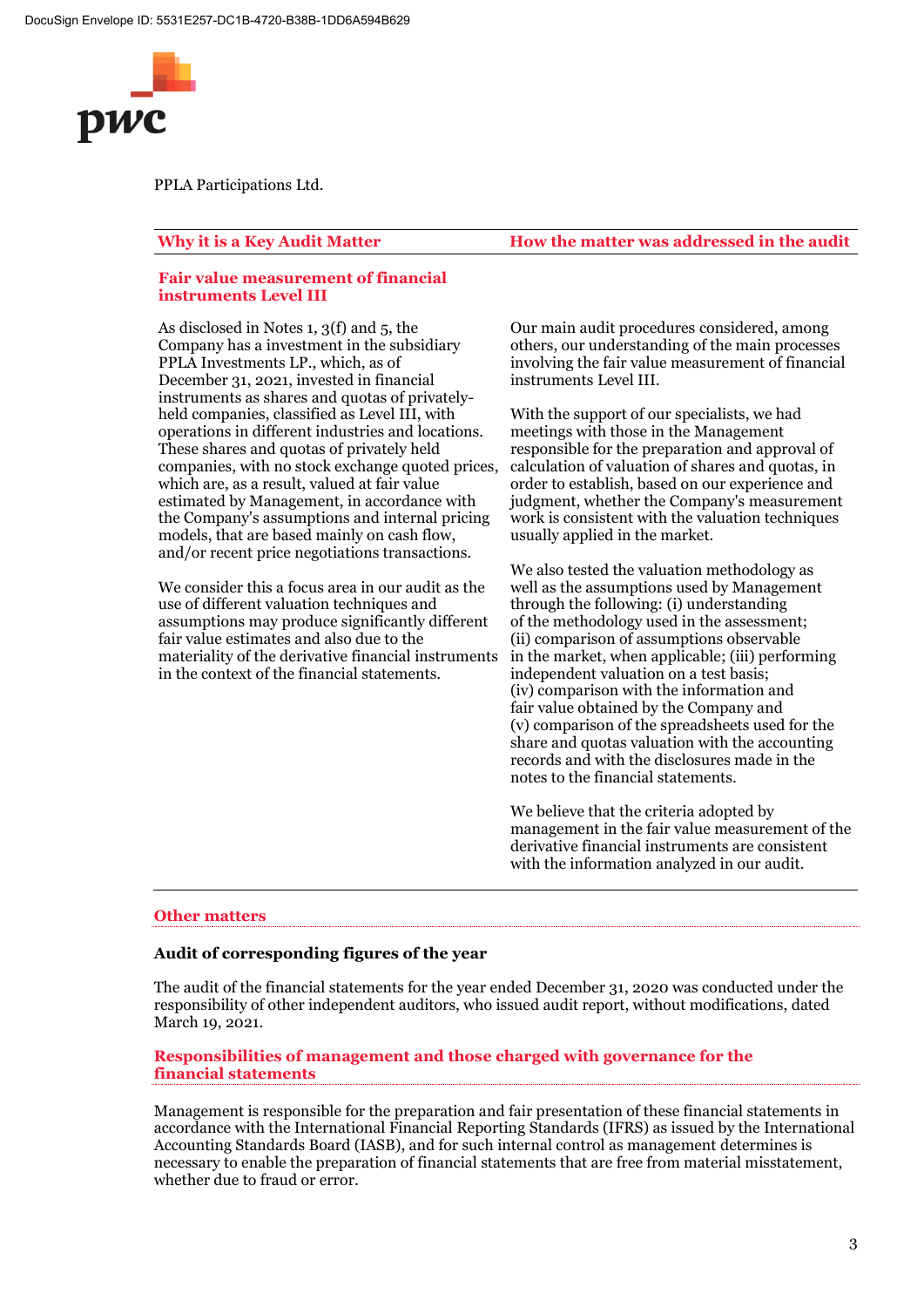

In preparing the financial statements, management is responsible for assessing the Company's ability to continue as a going concern, disclosing, as applicable, matters related to going concern and using the going concern basis of accounting unless management either intends to liquidate the Company or to cease operations, or has no realistic alternative but to do so.

Those charged with governance are responsible for overseeing the Company's financial reporting process.

#### **Auditor's responsibilities for the audit of the financial statements**

Our objectives are to obtain reasonable assurance about whether the financial statements as a whole are free from material misstatement, whether due to fraud or error, and to issue an auditor's report that includes our opinion. Reasonable assurance is a high level of assurance, but is not a guarantee that an audit conducted in accordance with Brazilian and International Standards on Auditing will always detect a material misstatement when it exists. Misstatements can arise from fraud or error and are considered material if, individually or in the aggregate, they could reasonably be expected to influence the economic decisions of users taken on the basis of these financial statements.

As part of an audit in accordance with Brazilian and International Standards on Auditing, we exercise professional judgment and maintain professional skepticism throughout the audit. We also:

- Identify and assess the risks of material misstatement of the financial statements, whether due to fraud or error, design and perform audit procedures responsive to those risks, and obtain audit evidence that is sufficient and appropriate to provide a basis for our opinion. The risk of not detecting a material misstatement resulting from fraud is higher than for one resulting from error, as fraud may involve collusion, forgery, intentional omissions, misrepresentations, or the override of internal control.
- Obtain an understanding of internal control relevant to the audit in order to design audit procedures that are appropriate in the circumstances, but not for the purpose of expressing an opinion on the effectiveness of the Company's internal control.
- Evaluate the appropriateness of accounting policies used and the reasonableness of accounting estimates and related disclosures made by management.
- Conclude on the appropriateness of management's use of the going concern basis of accounting and, based on the audit evidence obtained, whether a material uncertainty exists related to events or conditions that may cast significant doubt on the Company's ability to continue as a going concern. If we conclude that a material uncertainty exists, we are required to draw attention in our auditor's report to the related disclosures in the financial statements or, if such disclosures are inadequate, to modify our opinion. Our conclusions are based on the audit evidence obtained up to the date of our auditor's report. However, future events or conditions may cause the Company to cease to continue as a going concern.
- Evaluate the overall presentation, structure and content of the financial statements, including the disclosures, and whether the financial statements represent the underlying transactions and events in a manner that achieves fair presentation.

We communicate with those charged with governance regarding, among other matters, the planned scope and timing of the audit and significant audit findings, including any significant deficiencies in internal control that we identify during our audit.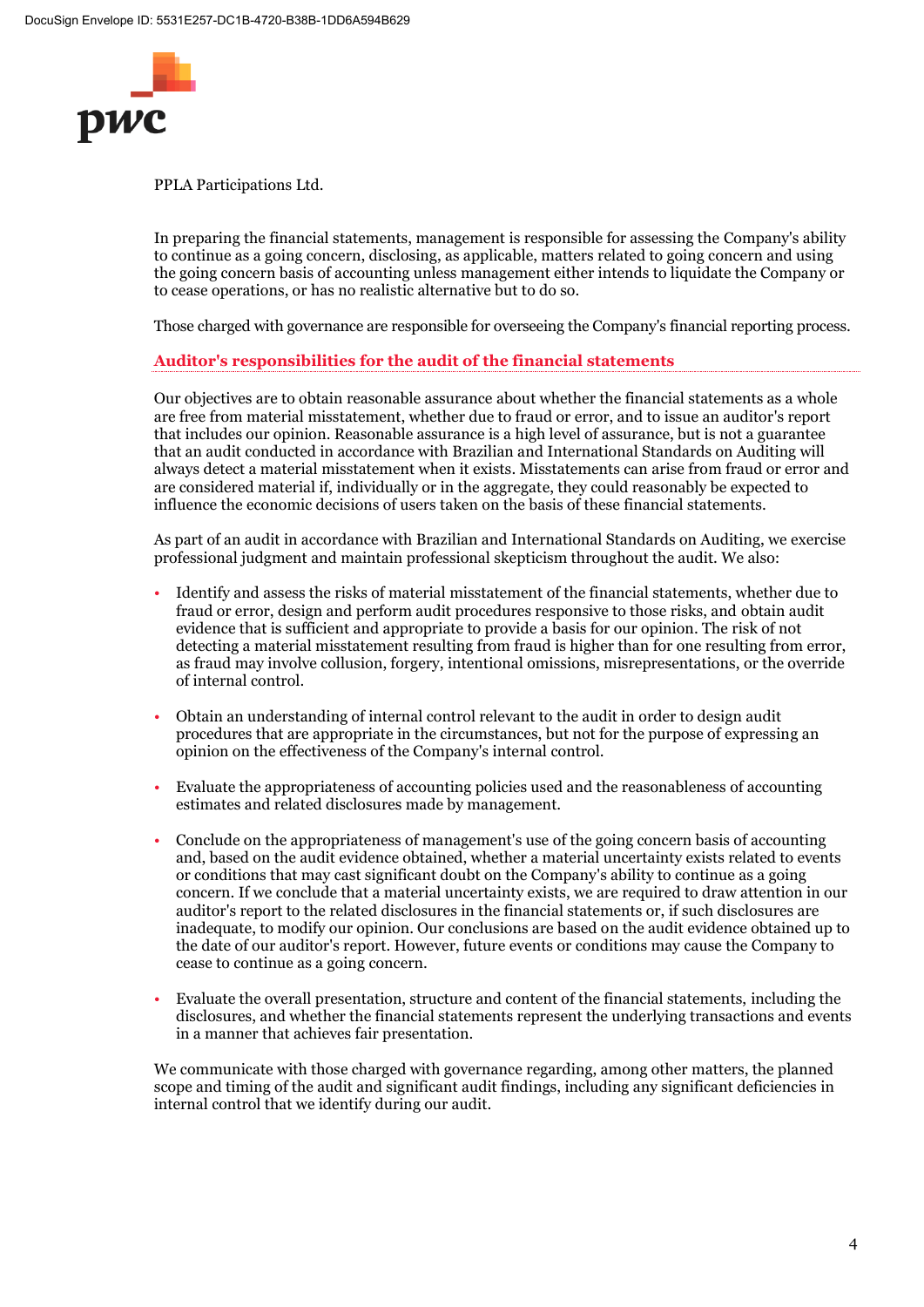

We also provide those charged with governance with a statement that we have complied with relevant ethical requirements regarding independence, and to communicate with them all relationships and other matters that may reasonably be thought to bear on our independence, and where applicable, related safeguards.

From the matters communicated with those charged with governance, we determine those matters that were of most significance in the audit of the financial statements of the current period and are therefore the Key Audit Matters. We describe these matters in our auditor's report unless law or regulation precludes public disclosure about the matter or when, in extremely rare circumstances, we determine that a matter should not be communicated in our report because the adverse consequences of doing so would reasonably be expected to outweigh the public interest benefits of such communication<sup>6</sup>.

São Paulo, March 21, 2022

Transferhaus Carpe

PricewaterhouseCoopers Auditores Independentes Ltda. CRC 2SP000160/O-5

Edison Arisa Pereira Compositor<br>
Copy Compositor<br>
Copy Compositor<br>
Copy Compositor<br>
Copy Copy Compositor<br>
Copy Copy Copy Copy Copy Copy Copy<br>
Busine Copy Copy Copy Copy Copy Copy<br>
Busine Copy Copy Copy Copy Copy Copy Copy<br>

Contador CRC 1SP127241/O-0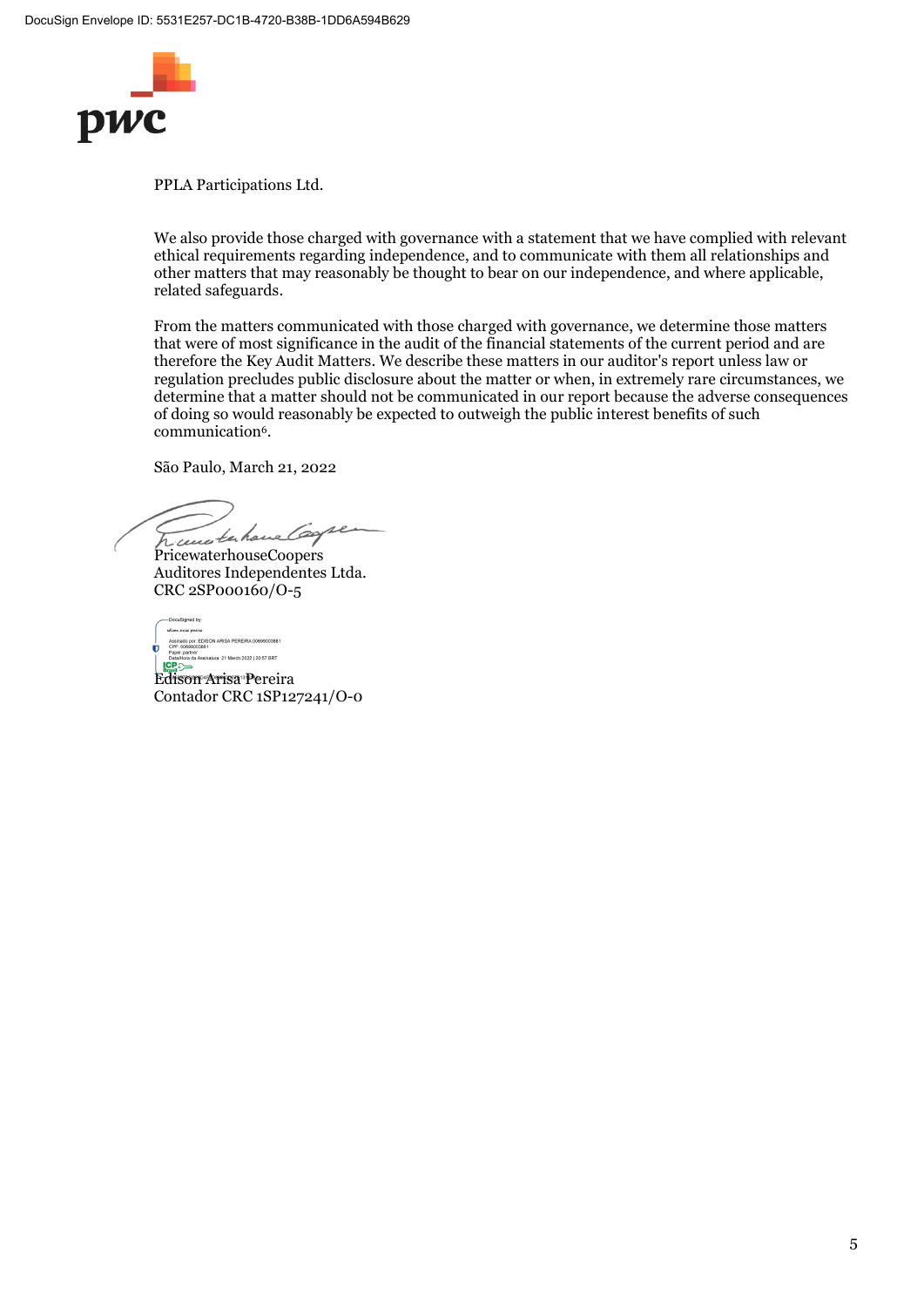### **Balance sheet**

#### As at December 31

(In thousands of reais )

| <b>Assets</b>                              | <b>Note</b> | 12/31/2021  | 12/31/2020  |
|--------------------------------------------|-------------|-------------|-------------|
| Cash and cash equivalents                  |             |             |             |
| Investment entity portfolio                | 5           | 10          | 5           |
| Amounts receivable                         | 6           | 555         | 540         |
| <b>Total assets</b>                        |             | 565         | 545         |
| <b>Liabilities</b>                         |             |             |             |
| <b>Other liabilities</b>                   | 7           | 554         | 540         |
| <b>Total liabilities</b>                   |             | 554         | 540         |
| Shareholders' equity                       |             |             |             |
| Capital stock and share premium            | 8a          | 1,504,802   | 1,504,802   |
| Other comprehensive income                 |             | 424,143     | 424,142     |
| <b>Accumulated losses</b>                  |             | (1,928,934) | (1,928,939) |
| <b>Total shareholders' equity</b>          |             | 11          |             |
| Total liabilities and shareholders' equity |             | 565         | 545         |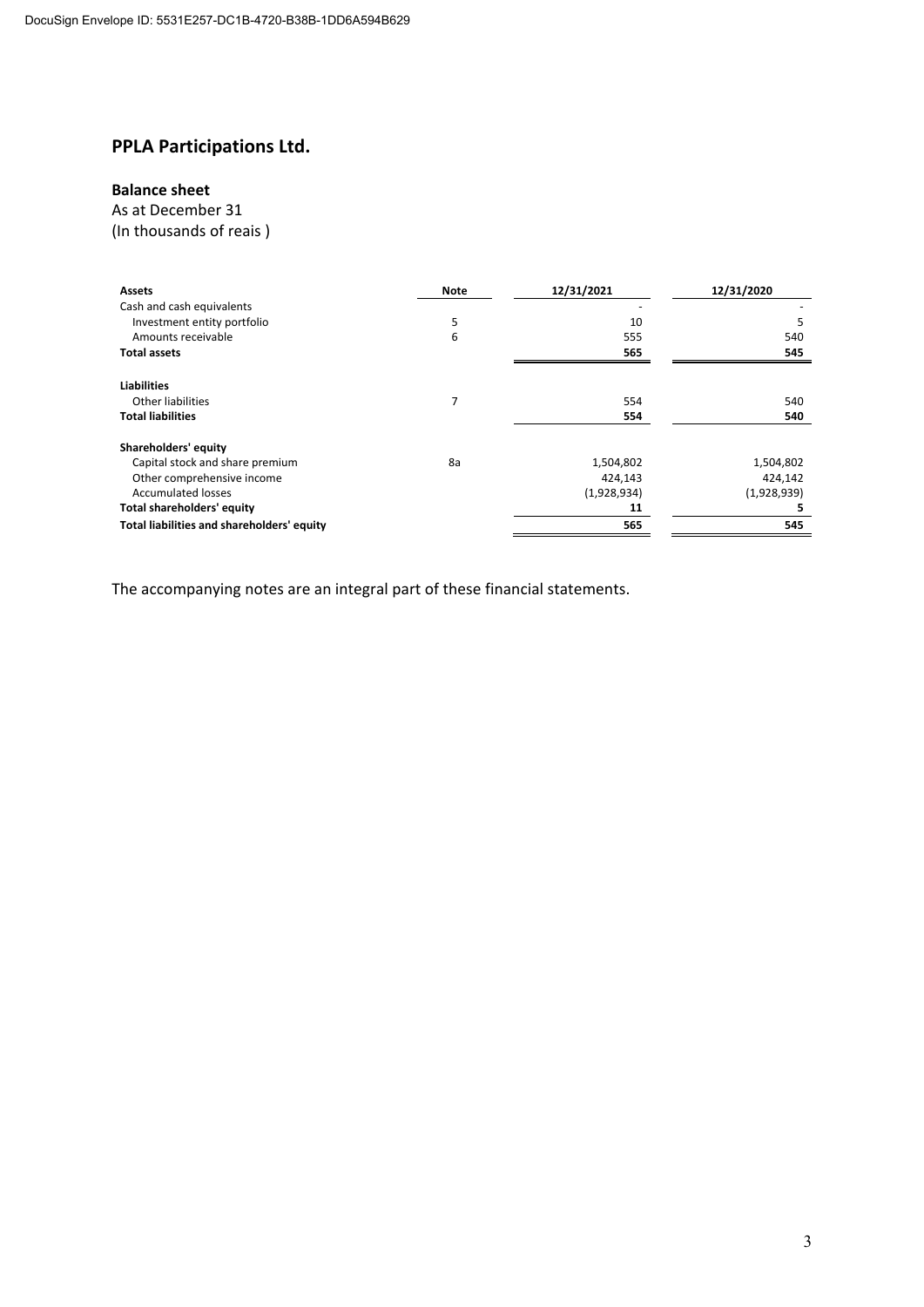#### **Statement of income**

#### As at December 31

(In thousands of reais, except profit/(loss) per share)

|                                                                     | <b>Note</b> | 12/31/2021 | 12/31/2020 |
|---------------------------------------------------------------------|-------------|------------|------------|
| Gain / (Loss) on investment entity portfolio measured at fair value | 10          |            | (25)       |
| Administrative expenses                                             | 11          | (555)      | (4,703)    |
| Other operating income                                              | 12          | 555        | 4,703      |
| Operating profit / (loss)                                           |             |            | (25)       |
| Profit / (Loss) for the Year                                        |             |            | (25)       |
|                                                                     |             |            |            |
| Profit / (Loss) per share - basic and diluted (in reais)            | q           | 0.0018     | (0.0013)   |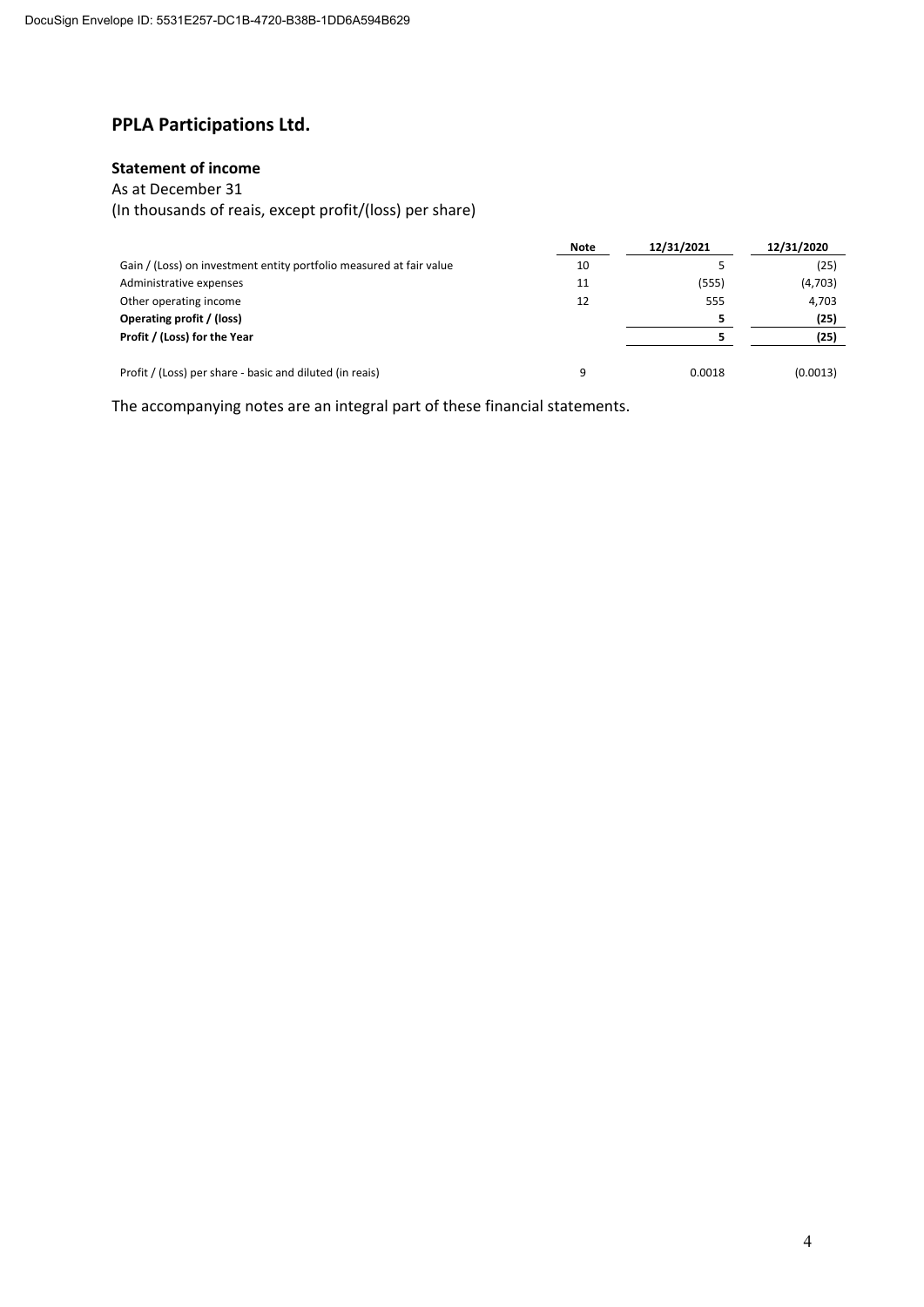### **Statement of comprehensive income**

Years ended December 31

(In thousands of reais unless otherwise stated)

|                                                                      | 12/31/2021 | 12/31/2020 |
|----------------------------------------------------------------------|------------|------------|
| Profit / (Loss) for the Year                                         |            | (25)       |
| Other comprehensive income not to be reclassified to profit or loss: |            |            |
| Currency translation adjustments                                     |            |            |
| Total comprehensive income / (loss)                                  |            | (21)       |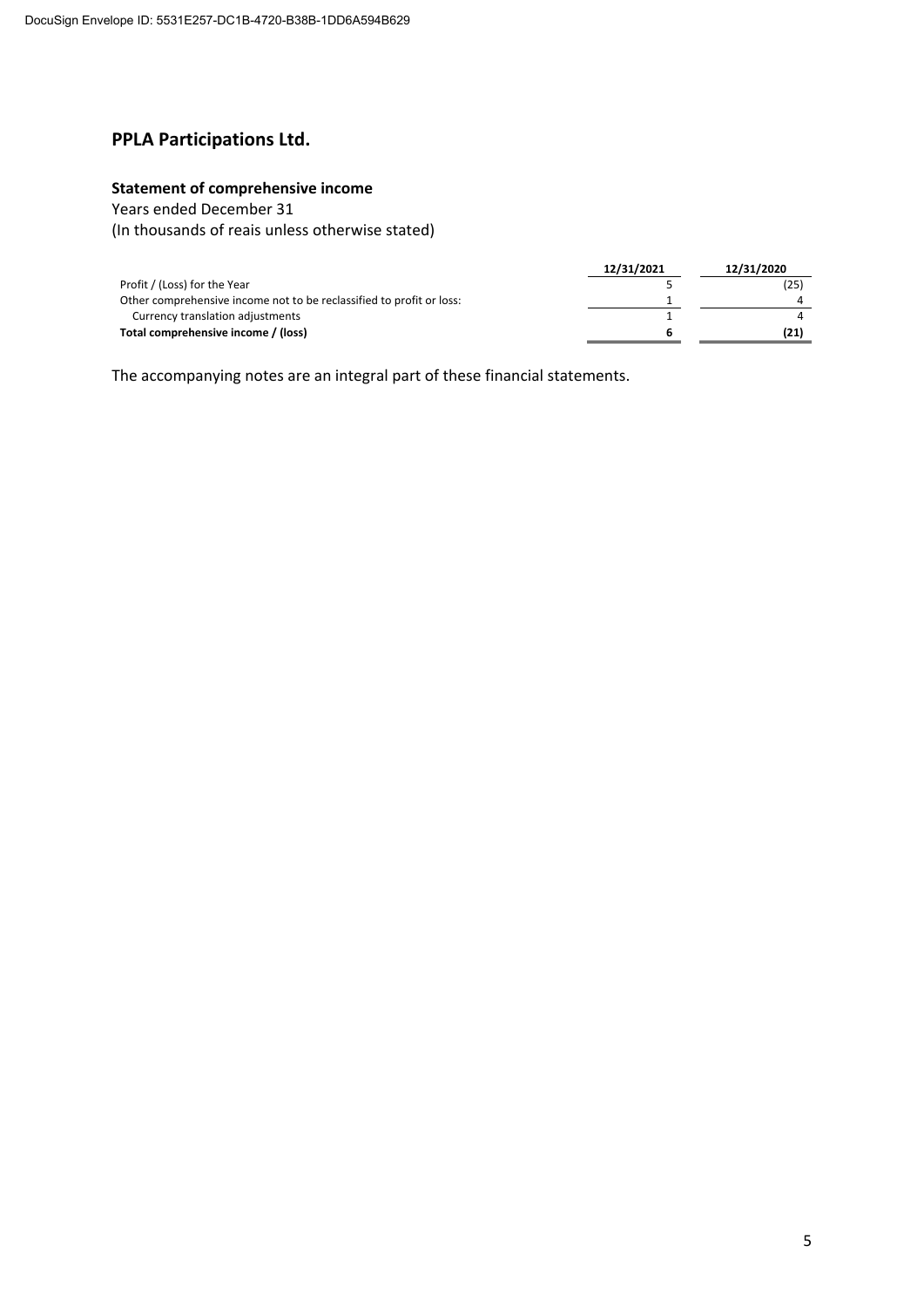#### **Statement of changes in shareholders' equity**

Years ended December 31

(In thousands of reais unless otherwise stated)

|                                  | Capital stock<br>and share<br>premium | Other comprehensive<br>income | <b>Treasury</b><br>shares | Accumulated<br>losses | Total<br>shareholders'<br>equity |
|----------------------------------|---------------------------------------|-------------------------------|---------------------------|-----------------------|----------------------------------|
| Balance as of December 31, 2019  | 1,504,802                             | 424,138                       | (2,954)                   | (1,925,960)           | 26                               |
| Cancelation of treasury shares   |                                       |                               | 2,954                     | (2,954)               |                                  |
| Loss of the year                 |                                       |                               |                           | (25)                  | (25)                             |
| Currency translation adjustments |                                       |                               |                           |                       |                                  |
| Balance as of December 31, 2020  | 1,504,802                             | 424,142                       |                           | (1,928,939)           |                                  |
| Profit for the year              |                                       |                               |                           |                       |                                  |
| Currency translation adjustments |                                       |                               |                           |                       |                                  |
| Balance as of December 31, 2021  | 1,504,802                             | 424,143                       |                           | (1,928,934)           | 11                               |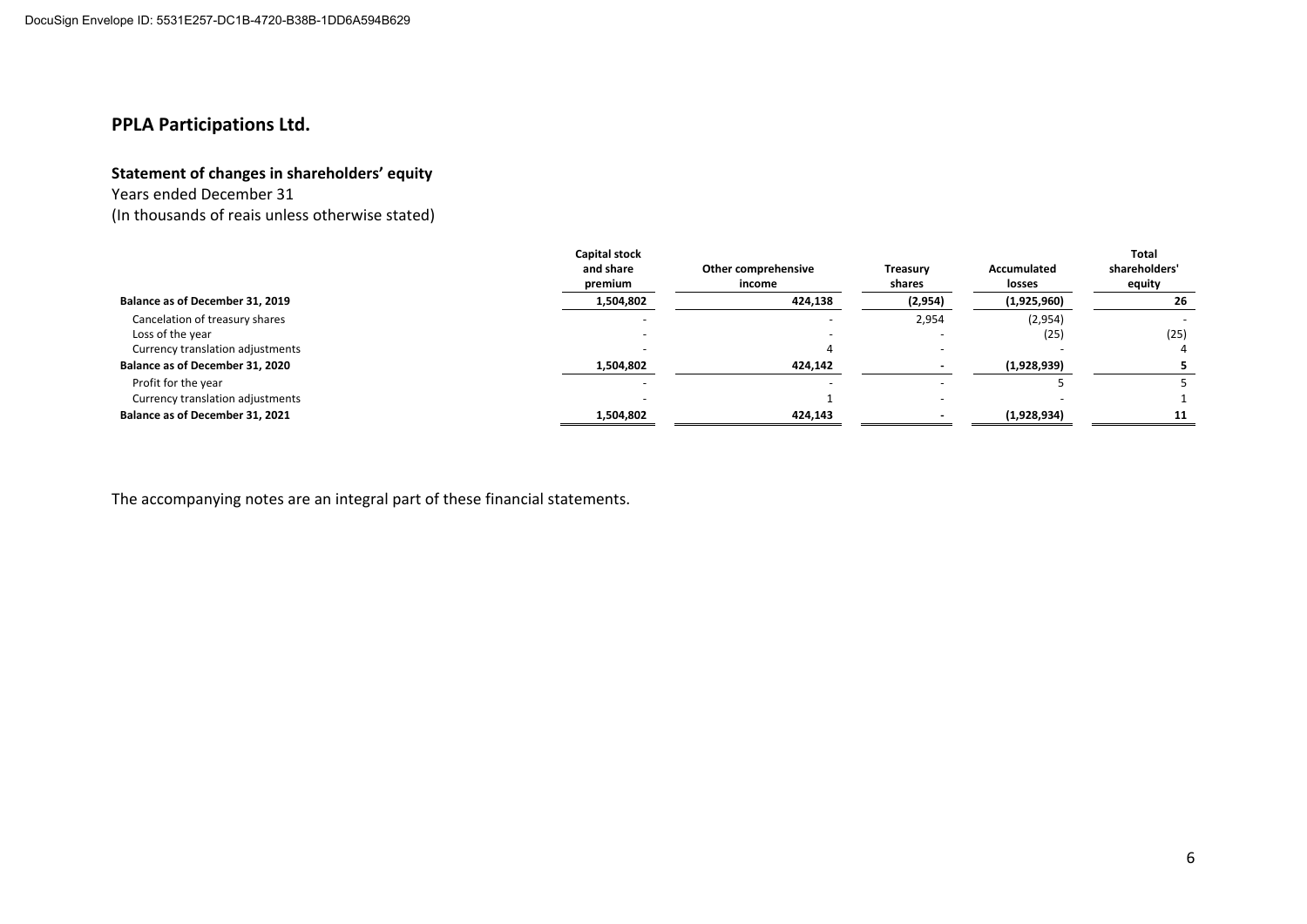### **Statement of cash flows**

# Years ended December 31

(In thousands of reais unless otherwise stated)

|                                                                                                                                                      | <b>Note</b> | 12/31/2021 | 12/31/2020       |
|------------------------------------------------------------------------------------------------------------------------------------------------------|-------------|------------|------------------|
| Operating activities<br>Profit / (Loss) for the Year                                                                                                 |             | 5          | (25)             |
| Adjustments to the loss for the year<br>Gain / (Loss) from investment entity portfolio measured at fair value<br>Adjusted gain / (loss) for the year | 10          | (5)        | 25               |
| Increase / (decrease) in cash and cash equivalents                                                                                                   |             |            |                  |
| Balance of cash and cash equivalents<br>At the beginning of the year<br>At the end of the year<br>Increase / (decrease) in cash and cash equivalents |             |            |                  |
| <b>Non-cash transactions</b>                                                                                                                         |             |            |                  |
| Amounts receivable<br><b>Other liabilities</b>                                                                                                       |             | (15)<br>14 | (1,198)<br>1.198 |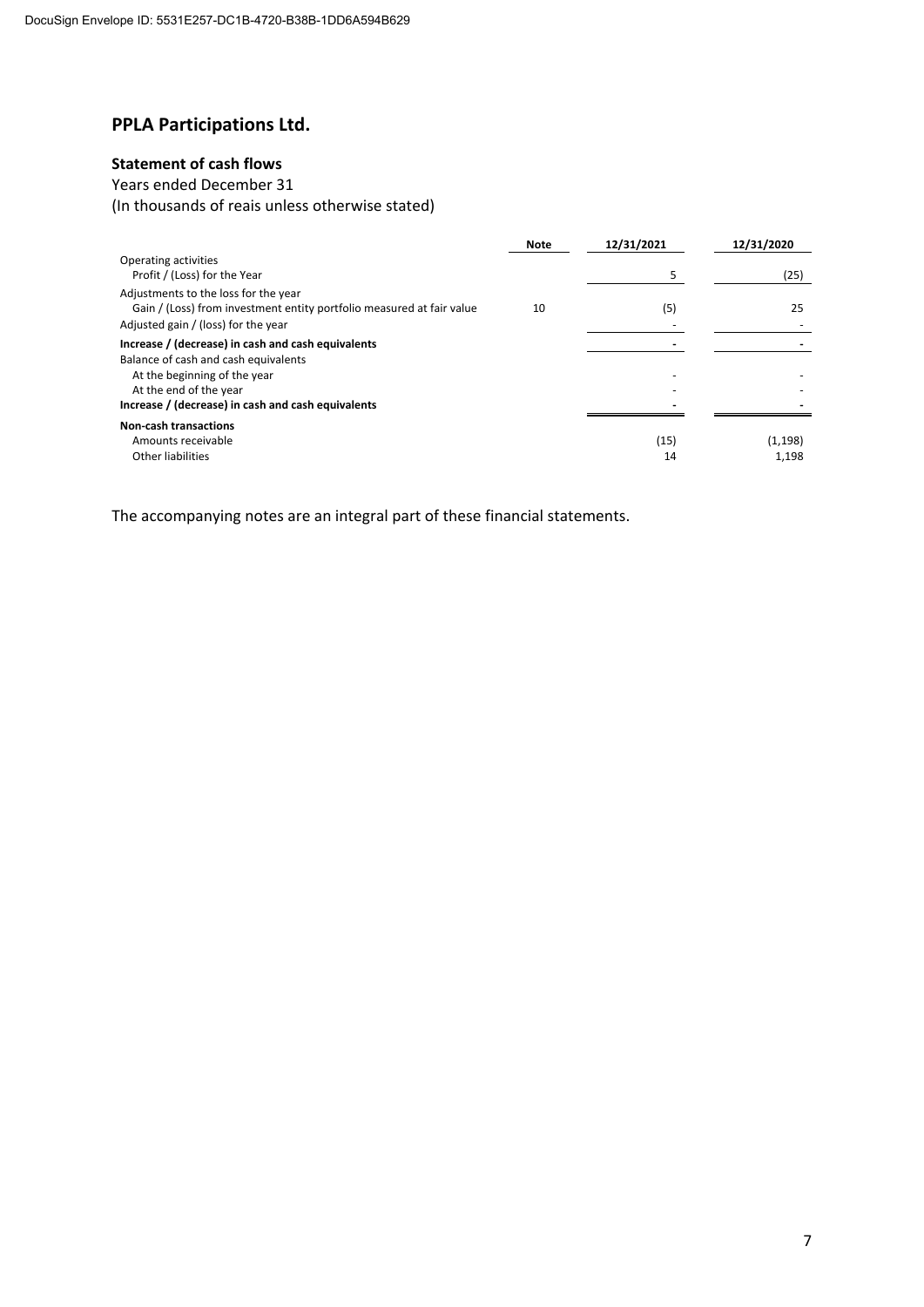**Notes to the financial statements** December 31, 2021 (In thousands of reais)

# **1. Operations**

PPLA Participations Ltd. ("PPLA Participations" or "Company") was constituted as a tax exempted Limited Liability Company under the laws of Bermuda on March 26, 2010. On December 29, 2010, the Bermuda monetary authority approved the constitution of the Company. PPLA Participations headsemesters is located on Clarendon House, 2 Church Street, HM 11, Hamilton, Bermuda.

The Company has applied for and has been granted exemption from all forms of taxation in Bermuda until March 31, 2035, including income, capital gains and withholding taxes. In jurisdictions other than Bermuda, some foreign taxes will be withheld at source on dividends and certain interest received by the Company.

PPLA Participations (together with BTG Pactual, the "Group") have units listed on NYSE Euronext in Amsterdam and B3 in São Paulo. Each unit issued, corresponds to 1 class A shares and 2 class B shares of PPLA Participations Ltd. All units listed and traded in Amsterdam remained wholly interchangeable with the units in Brazil.

The Company is the sole owner of BTG Bermuda LP Holdco Ltd ("BTG Holdco") which, on December 29, 2010, received a Class C common share from BTG Pactual Management Ltd. and thus became general partner of PPLA Investments LP. ("PPLA Investments"), previously denominated BTG Investments LP. As a consequence of this transaction, the Company obtained the right to control the financial and operating policies of PPLA Investments.

PPLA Investments was formed in 2008 and makes proprietary capital investments in a wide range of financial instruments, including Merchant Banking investments in Brazil and overseas, and a variety of financial investments in global markets.

BTG Pactual's asset management area manages PPLA Investments' assets and receives fees at arm's length.

The Management of PPLA Investments is monitoring the recurring reduction in the Company's Shareholders' Equity over the last few years, mainly due to losses arising from negative mark‐to‐ market in its investment entity portfolio. Reverting the deficitary situation requires a successful implementation of Management's initiatives through loans ‐ made between the Company and BTG MB Investments LP ("BTG MB") ‐ which can be capitalized, if necessary.

Although the deficit picture portraits the existence of a relevant uncertainty that can raise questions about the Company's operational continuity, management evaluation came to conclude, based on the aforementioned initiatives, that PPLA Investments has the capacity to continue operating in the next 12 months.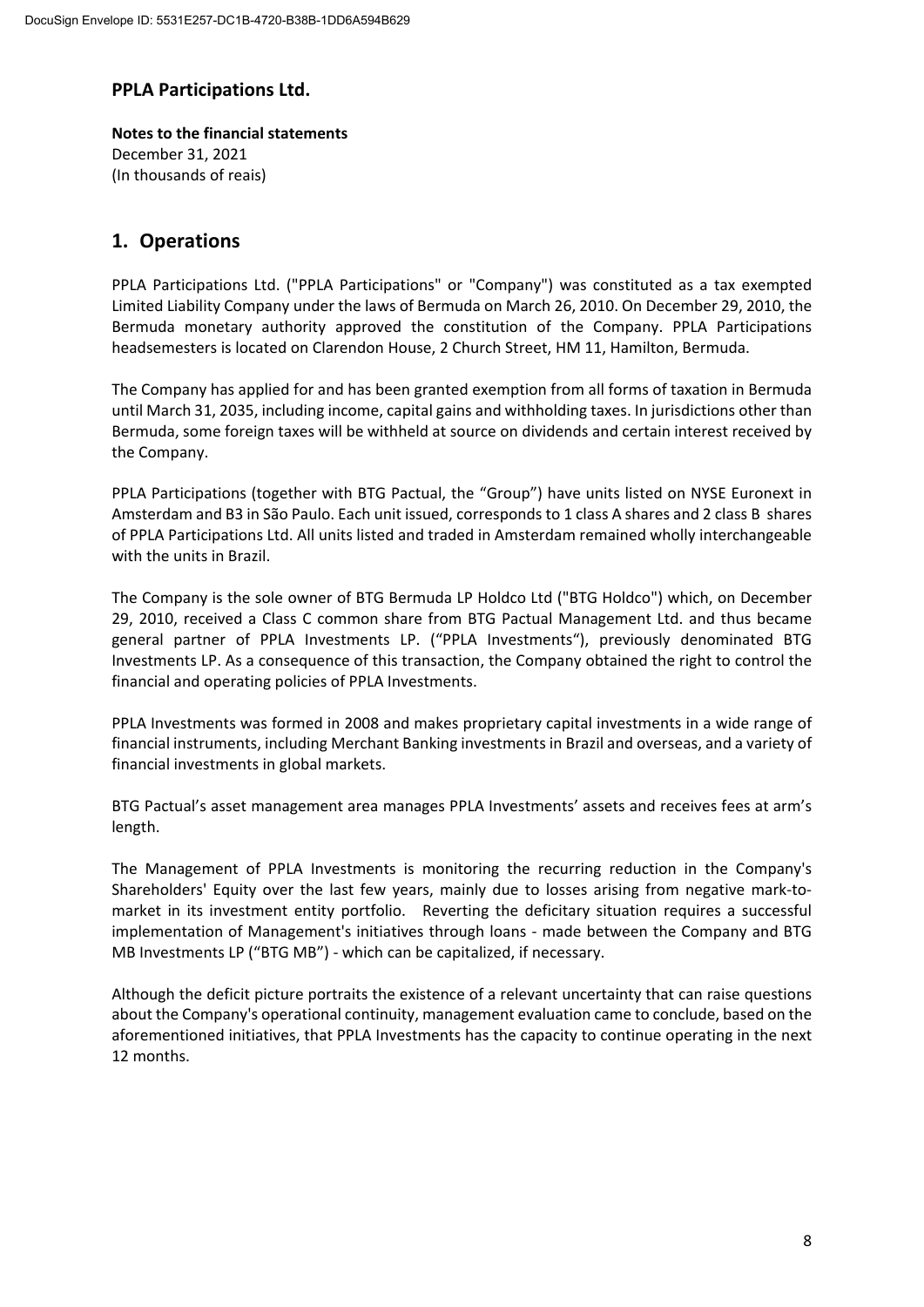# **Notes to the financial statements**

As of December 31, 2021 (In thousands of reais)

#### **COVID‐19**

The Company's management is tracking the effects COVID‐19 may have on its business. Any outcome prediction is hampered due to the situation's rapid and fluid development, which can lead to a fallout in economic and market conditions, triggering a decline in global economic activity. The Company is monitoring all developments related to COVID‐19 and coordinating its operating response, taking into account the continuity plans from preexisting business ventures and on the guidelines exposed by global health organizations, governments and general best practicesin response to this pandemic. The COVID‐19 pandemic has had, and continues to have, a material impact on businesses around the world, including ours, and the economic and political environments in which businesses operate. There are a number of factors associated with the ongoing COVID‐19 pandemic and its impact on global economiesthat could have a material adverse effect on our business, financial condition, results of operations, cash flows, prospects and the market price of our securities. In particular, the COVID‐ 19 pandemic has affected business and economic expectations, causing significant volatility in global markets and affecting the outlook of the Brazilian economy and that of other countries in which we maintain investments, may in the future make investments and conduct business through our subsidiaries.

#### **Loan Agreement**

On February 28, 2020, March 17, 2020 and May 5, 200, PPLA Investments ("PPLAI") received loans from BTG MB, through a Loan Agreement, in the amounts of US\$72 million, U\$29 million and U\$43 million, respectively, with maturities of 1 (one) year, of the respective loans dates, paying interest indexed to the 3 (three) month LIBOR added of 2.85% spread per year. This loan agreement includes the possibility of being totally or partially converted into capital, once certain conditions are met.

On June 21st, 2021 PPLAI entered into a Loan Agreement with BTG MB Investments LP ("BTG MB") in which PPLAI approved a credit line with BTG MB that could amount to R\$750 million, to be disbursed according to PPLAI request, on dates and amounts of the company loan installments, on the following dates: June 21st,2021, July 9th,2021, December 16th, 2021, June 14th, 2022, December 12th, 2022 and June 9th, 2023, with 30 months maturity starting at the issuance date, paying interests indexed to 117.3% of CDI rate. At the agreement date, these loan agreements do not include the possibility of being totally or partially converted into capital. On June 21st, 2021 PPLAI requested the first disbursement of approximately R\$ 90 million , which was made on the same date by BTG MB. The Loan was carried out within the scope of the Company's initiatives to address its economic and financial situation and PPLA Investments' recurring capital needs, especially considering the maturity of certain loans and liabilities in the short term.

On July 9, 2021, PPLA Investments requested the second disbursement from BTG MB in the amount of approximately R\$160 million, which was made on the same date.

On December 16, 2021, PPLA Investments requested the third disbursement from BTG MB in the amount of approximately R\$116 million, which was made on the same date.

The Loan was carried out within the scope of the Company's initiatives to address its economic and financial situation and PPLA Investments' recurring capital needs, especially considering the maturity of certain loans and other short‐term liabilities.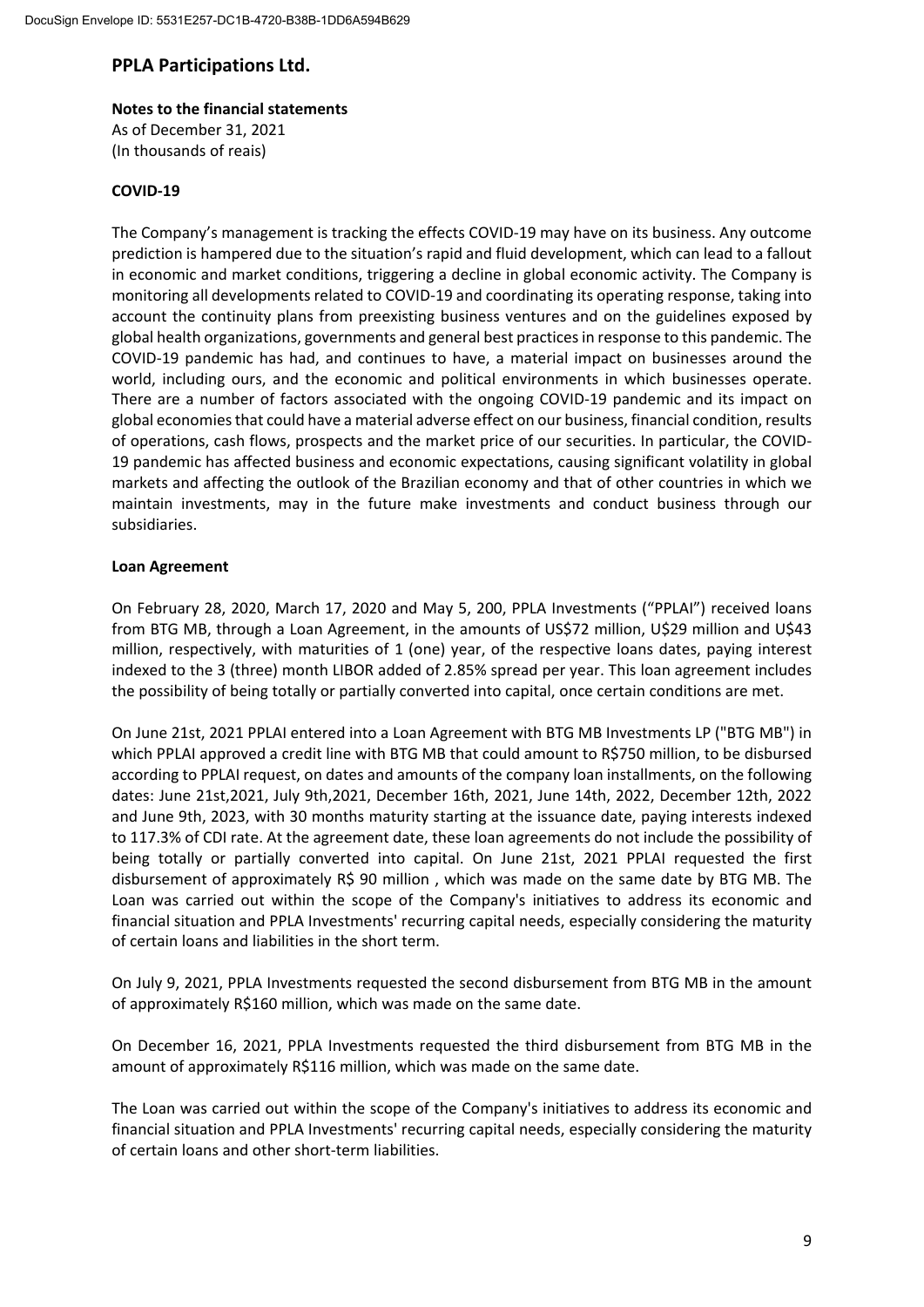# **Notes to the financial statements**

As of December 31, 2021 (In thousands of reais)

#### **Merchant Banking loans**

On March 4, 2020, the Lojas Leader S.A ("Leader") released its Management's decision by requesting judicial reorganization. As of March 31, 2020, the Company´s Management assessed the possible impacts and does not have expectations for receivables related to this operation. Due to Leader´s financial situation and the entity´s request for judicial reorganization, an additional impairment was recorded corresponding to the amount of credits, corresponding to R\$603 million, resulting in zero exposure.

#### **Acquisitions and sales**

On February 6, 2021, Beontag's capital increase was approved, with the issue of 39,671,903 common, nominative shares with no par value. FIP Turquesa, PPLAI's indirect investee, subscribed 12,215,916 of this total, for the amount of R\$22,786, with no relevant change in the percentage of PPLAI's investment in Beontag. On August 12, 2021, September 23, 2021 and December 17, 2021, new contributions to Beontag's share capital were approved. The FIP Turquesa did not like the contributions and was therefore diluted

# **2. Presentation of financial statements**

The Company's financial statements were prepared and are being presented in accordance with International Financial Reporting Standards, issued by International Accounting Standards Board (IASB).

The items included in the financial statements of each of the businesses of the Company are measured using the currency of the primary economic environment in which the company operates ("functional currency"). The Company's functional currency is the U.S. Dollar, since the majority of the Company's business transactions are in the mentioned currency. The subsidiaries functional currency generally corresponds to the currency from its country.

The financial statements were approved by the Management on March 21, 2022, and they contain a true and fair view of the financial position and results of the Company.

# **3. Main accounting practices**

#### **a. Use of estimatives**

The preparation of financial statements in conformity with IFRS requires management to make estimates and assumptions that affect the reported balances of assets, liabilities and disclosure of contingent assets and liabilities at the date of the financial statements, as well as the reported amounts of revenues and expenses during the year. These estimates are based on historical experience and various other factors that Management believes are reasonable under the circumstances, the results form the basis for judgments about carrying values of assets and liabilities, which are not determined through other sources. The actual results could differ from those estimates.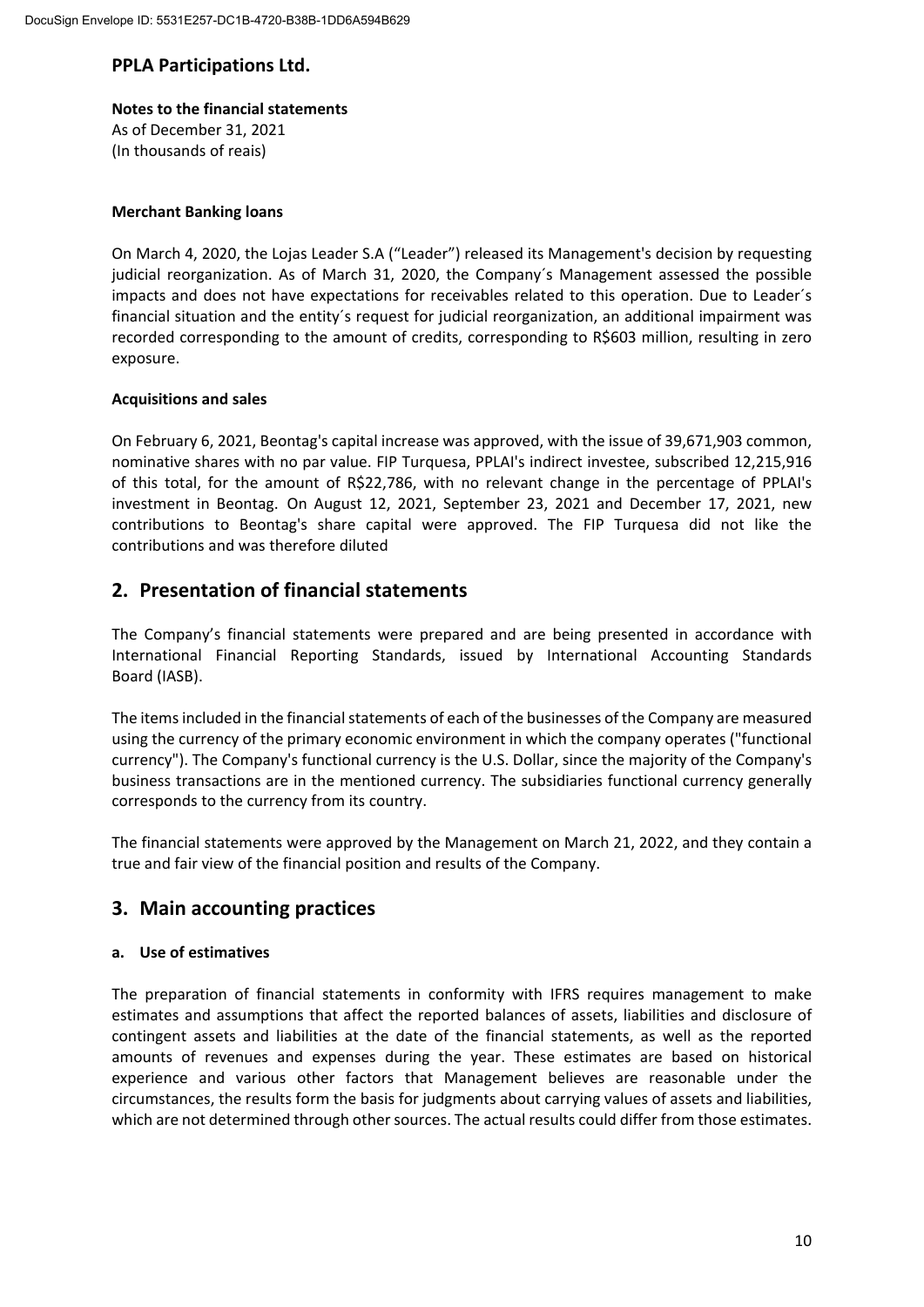#### **Notes to the financial statements**

As of December 31, 2021 (In thousands of reais)

#### **b. Functional currency and presentation**

#### **Functional currency**

The items included in the financial statements of each of the subsidiaries of the Company are measured using the currency of the primary economic environment in which the company operates ("functional currency").

The Company's functional currency is the U.S. Dollar, since the majority of the Company's business transactions are in the mentioned currency. The subsidiaries functional currency generally corresponds to the currency from its country.

#### **Foreign currency translation**

The financial statements of subsidiaries whose functional currency is different from that adopted by the parent Company, are translated into the functional currency of the parent using the criteria in IAS 21.

Monetary assets and liabilities denominated in currencies other than U.S. Dollars are converted into U.S. Dollar using exchange rates closing at the end of each year. The non-monetary assets and liabilities are translated using the historical rate date. Transactions during the end of the financial year, including purchases and sales of securities, income and expenses are translated at the exchange rate in effect at the transaction date. Gains and losses on foreign currency transactions are included in "translation adjustments" in the statement of comprehensive income.

#### **Presentation currency**

These financial statements are presented using the Brazilian Real ("Real" or "reais" or "R\$") , the presentation currency, as its reporting currency exclusively to meet the specific requirements of the Brazilian Federal Securities Commission ("CVM"), the Brazilian regulatory body.

The conversion of U.S. Dollar functional currency into reais (presentation currency) was recorded pursuant to the methodology described in IAS  $21 -$  ("The effects of changes in exchange rates"), and is summarized below:

- The assets and liabilities for each balance sheet date were translated at the closing exchange rate at the balance sheet date; income and expenses were translated using monthly average exchange rate.
- For assets and liabilities for each balance which IAS 21 does not establish a methodology for translation, the Company elected to translate balances using the closing rate of each balance sheet, and other movements in shareholders' equity were converted using monthly average rate, except those that correspond to a specific transaction with shareholders that were converted at the exchange rate at the transaction date.
- For the preparation of the statement of cash flows, the Company used the average annual rate for the conversion of balances of changes in assets and liabilities items of operational cash flows. For the remaining transactions, the Company used the historical rate. All resulting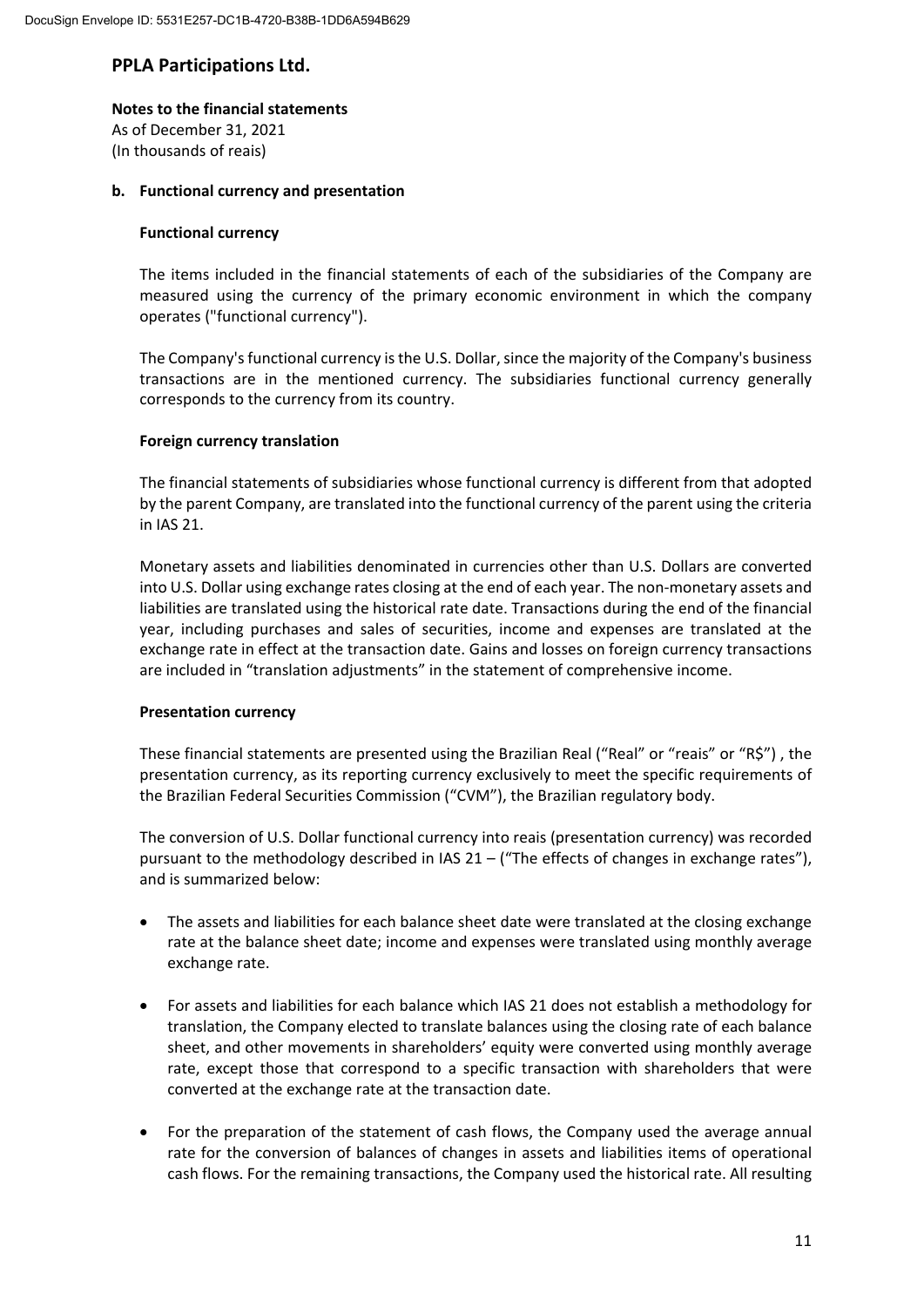#### **Notes to the financial statements**

As of December 31, 2021 (In thousands of reais)

> translation differences are recognized directly in "translation adjustments" in the statement of other comprehensive income. All resulting translation differences are recognized directly in "translation adjustments" in the statement of other comprehensive income.

#### **c. Cash and cash equivalents**

For the purposes of statements of cash flow, cash and cash equivalents includes cash, bank deposits and highly‐liquid short‐term investments redeemable in up to 90 days, subject to an insignificant risk of change in value.

#### **d. Revenue and expense recognition**

#### **Net gains with financial instruments**

Amounts that arise from trading activity including all gains and losses from changes in the fair value and the interest and dividend income or expense of financial assets and liabilities held for trading.

#### **Interest income (expense)**

Interest income (expense) is recognized as incurred, using the effective interesting rate method. The interest on financial instruments held for trading are recorded in "Gain (losses) on financial instruments held for trading".

#### **e. Financial instruments**

This section described the accounting practices adopted as a result of the early adoption of IFRS 9.

#### **Recognition date**

All financial assets and liabilities are initially recognized on the trading date, that is, the date in which the entity becomes an interested party to the contractual relationship of the instrument. This includes purchases or sales of financial assets or liabilities that require delivery of the asset at a specified time established by regulation or market standard.

#### **Initial recognition of financial instruments**

The classification of the financial instruments at their initial recognition depends on the purpose for which they were acquired and their characteristics. IFRS 9 classification is generally based on the business model in which a financial asset is managed and its contractual cash flows. Subsequently to the IFRS 9 early adoption without electing fair value option, the Company classified its financial assets as measured at fair value through profit or loss (FVTPL), fair value through other comprehensive income (FVOCI) with or without recycling or at amortized cost.

#### **Derivatives financial instruments**

Derivative financial instruments are recorded at fair value and held as assets when fair value is positive and as liabilities when fair value is negative. The changes in fair value of derivatives are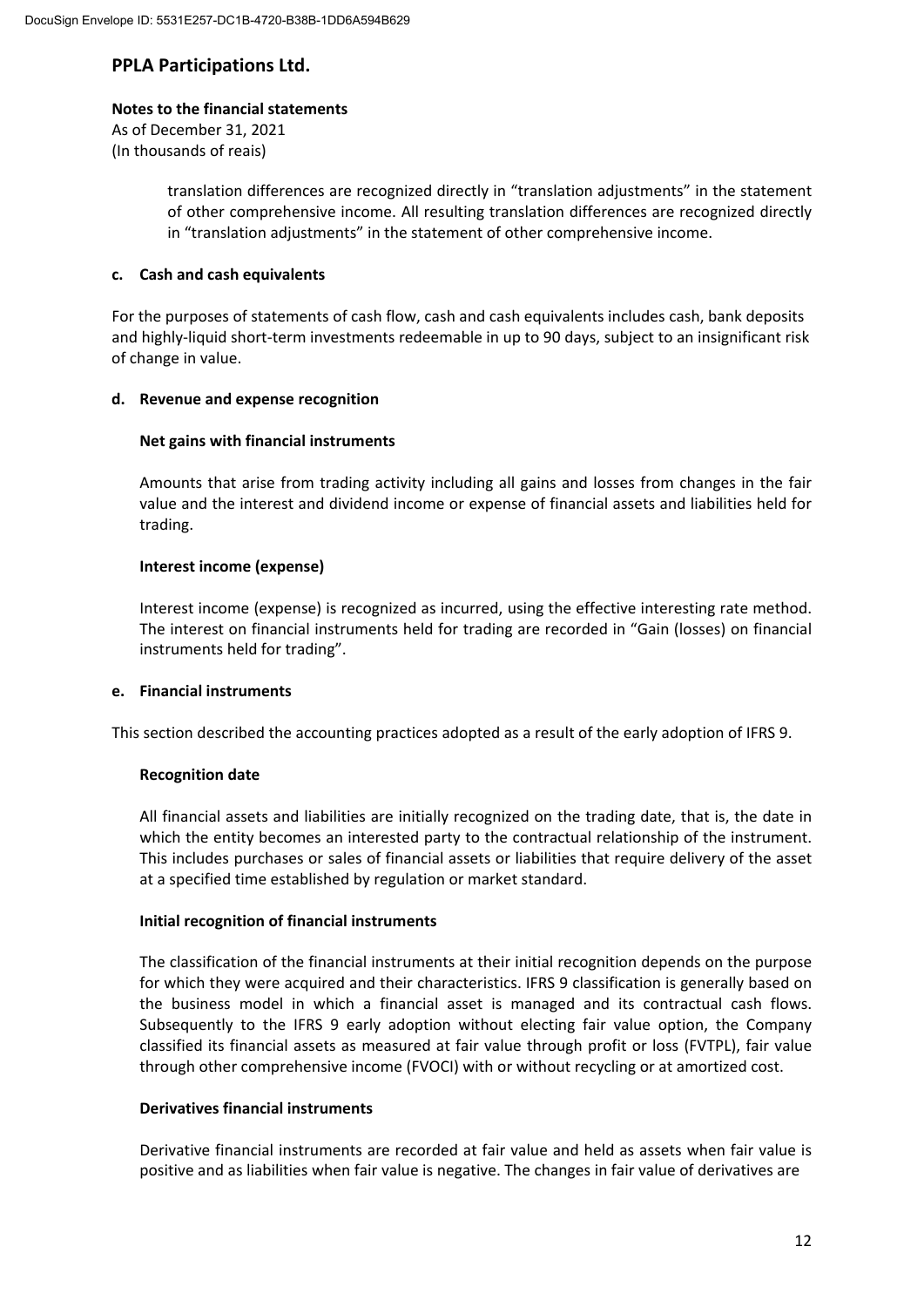#### **Notes to the financial statements**

As of December 31, 2021 (In thousands of reais)

> recognized in the income statement "Net gains (losses) with financial instruments held for trading".

#### **Financial assets and liabilities designated at fair value through profit and loss**

Financial assets and liabilities classified in this category are those designed as such on initial recognition. The designation of a financial instrument at fair value through profit or loss on initial recognition is only possible when the following criteria is observed and the designation of each instrument is individually determined:

- Designation eliminates or significantly reduces the inconsistent treatment which would occur in the measurement of assets and liabilities or in the recognition of gains and losses corresponding to different ways; or
- Assets and liabilities are part of a group of financial assets, financial liabilities, or both, which are managed and with their performance assessed based on the fair value, as a documented strategy of risk or investment management; or
- The financial instrument contains one (or more) embedded derivative(s), which significantly modifies the cash flows that would otherwise be required by the agreement.

Financial assets and liabilities at fair value through profit and loss are recorded in the balance sheet at fair value. Changes in the fair value and earned or incurred interest are recorded in "Net gain on financial assets or liabilities designated at fair value through profit and loss".

#### **Financial assets at fair value through other comprehensive income**

Financial assets at fair value through other comprehensive income includes equities and debt instruments:

• Equity Instruments

At initial recognition, the Company may make an irrevocable election to present in other comprehensive income subsequent changes in the fair value of an investment in an equity instrument that is not held for trading, nor contingent consideration recognized by an acquirer in a business combination to which IFRS 3 applies. If it makes such election, only dividend income that does not clearly represent a recovery of part of the cost of the investment is recognized in profit or loss, with all other gains and losses (including those related to foreign exchange) recognized in other comprehensive income. These gains and losses remain permanently in equity and are not subsequently reclassified to profit or loss, even on derecognition. After derecognition of the investment, the Company may transfer the cumulative gain or loss retained in other comprehensive income to retained earnings.

#### Debt Instruments

Debt instruments can be recognized under this category if the financial asset is held within a business model whose objective is achieved by both collecting contractual cash flows and selling financial assets and; the contractual terms of the financial asset give rise on specified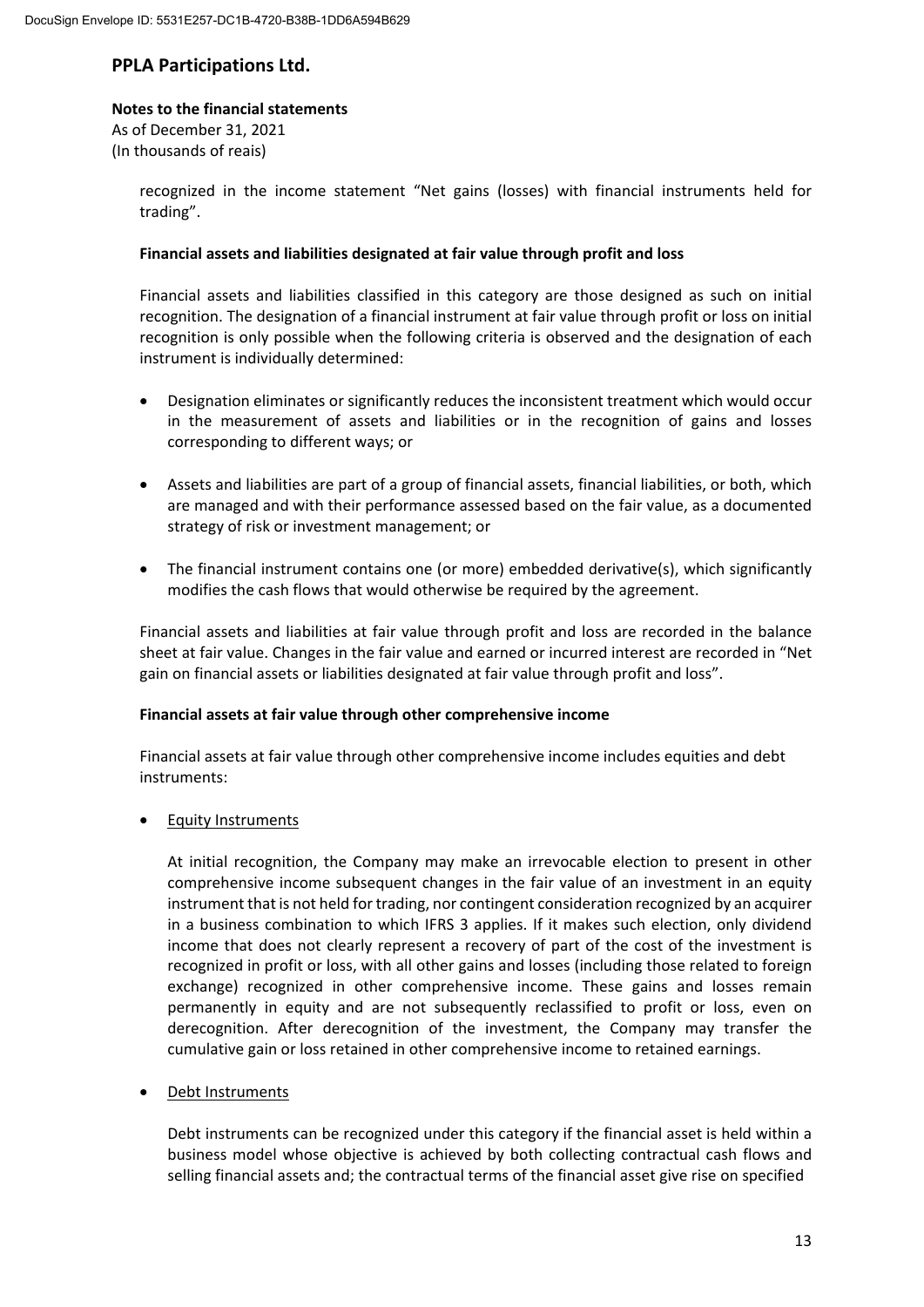#### **Notes to the financial statements**

As of December 31, 2021 (In thousands of reais)

> dates to cash flows that are solely payments of principal and interest on the principal amount outstanding. The unrealized gains or losses are recognized directly in equity as other comprehensive income. Upon the realization of the debt instrument, the unrealized gains or losses, previously recognized in the statement of comprehensive income, are reclassified to the income statement, as "Gain (losses) on fair value through other comprehensive income".

#### **Financial assets measured at amortized cost**

A financial asset shall be measured at amortized cost if both of the following conditions are met:

- The financial asset is held within a business model whose objective is to hold financial assets in order to collect contractual cash flows and;
- The contractual terms of the financial asset give rise on specified dates to cash flows that are solely payments of principal and interest on the principal amount outstanding.

After initial measurement, financial assets are measured at amortized cost using the effective interest rate method. Although the Company is not expected to sell a financial asset measured under this category, as it is expected to hold it to maturity to collect contractual cash flows, the Company need not hold all of those instruments until maturity and sales may occur.

#### **Financial liabilities at amortized cost**

Financial liabilities are measured at amortized cost using the effective interest rate method and taking into account any discount or premium on issue and relevant costs that become part of the effective interest rate.

#### **Reclassifications**

Financial assets are not reclassified subsequent to their initial recognition, except in the period after the Company changes its business model for managing financial assets.

#### **Impairment of financial assets**

Under IFRS 9, at initial recognition of a debt instrument, the Company needs to project its expected credit losses for the next 12 months and recognize it as an allowance for credit losses, even though no losses have yet occurred. This is a change of concept to an expected loss model. rather than an incurred loss model that was effective under IAS 39.

If the Company is expecting a significant deterioration in the credit quality of its counterparty, it should recognize an allowance equivalent to the lifetime expected credit losses of the instrument, rather than only the 12 month expected credit losses.

#### **Measurement**

Expected credit losses are a probability-weighted estimate of credit losses. They are measured as follows: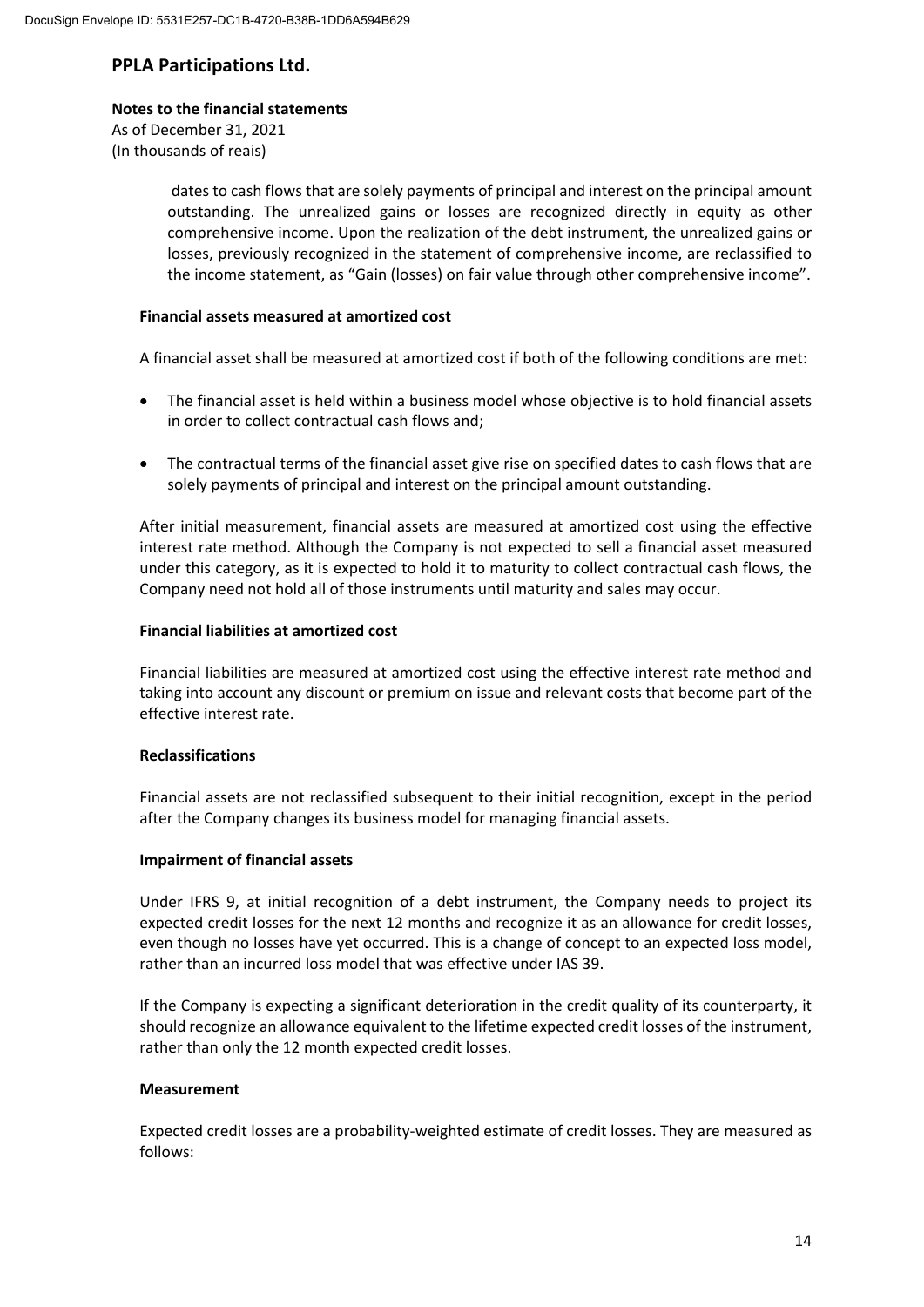### **Notes to the financial statements**

As of December 31, 2021 (In thousands of reais)

- Financial assets that are not credit‐impaired at the reporting date: as the present value of all cash shortfalls(i.e. the difference between the cash flows due to the entity in accordance with the contract and the cash flows that the Company expects to receive);
- Financial assets that are credit‐impaired at the reporting date: as the difference between the gross carrying amount and the present value of estimated future cash flows;
- Undrawn loan commitments: as the present value of the difference between the contractual cash flows that are due to the Company if the commitment is drawn down and the cash flows that the Company expects to receive; and
- Financial guarantee contracts: the expected payments to reimburse the holder less any amounts that the Company expects to recover.

If the assets are no longer performing (a credit event), despite considering the expected credit losses for the lifetime of the instrument, the Company should also recognize interest revenue based on the net carrying amount, which means that the allowance should be accounted for on interest recognition. The main evidence of deterioration of the credit quality of the counterparty are:

- The significant decline in the fair value of any security for a prolonged period;
- Non compliance with contract terms for delay of principal or interest;
- Deterioration in ability to pay and operational performance;
- Breach of covenants;
- Significant change in the performance of the counterparty market;
- Reduced liquidity of the asset due to financial difficulties the lender.

For impairment losses related to debt instruments through other comprehensive income, such losses will be recognized on the statements of income against other comprehensive income in an account called "accumulated impairment amount". However, if in a subsequent period occur an increase in the fair value of the financial asset that can be related to any event, the loss previously considered will be reversed in profit and losses.

The Company is required to reduce the gross carrying amount of its financial instruments when there is no reasonable expectation of recovering the contractual cash flows on the financial assets on its entirety or a portion thereof.

#### **f. Valuation of Investment entity portfolio**

Within the context of IFRS 10, this entity is treated as an investment entity and therefore it is not necessary to carry out all the procedures related to the consolidation of investees, as the exception indicated in this rule. The objective is to earn gains through the management of portfolios and eventual purchase and sale transactions.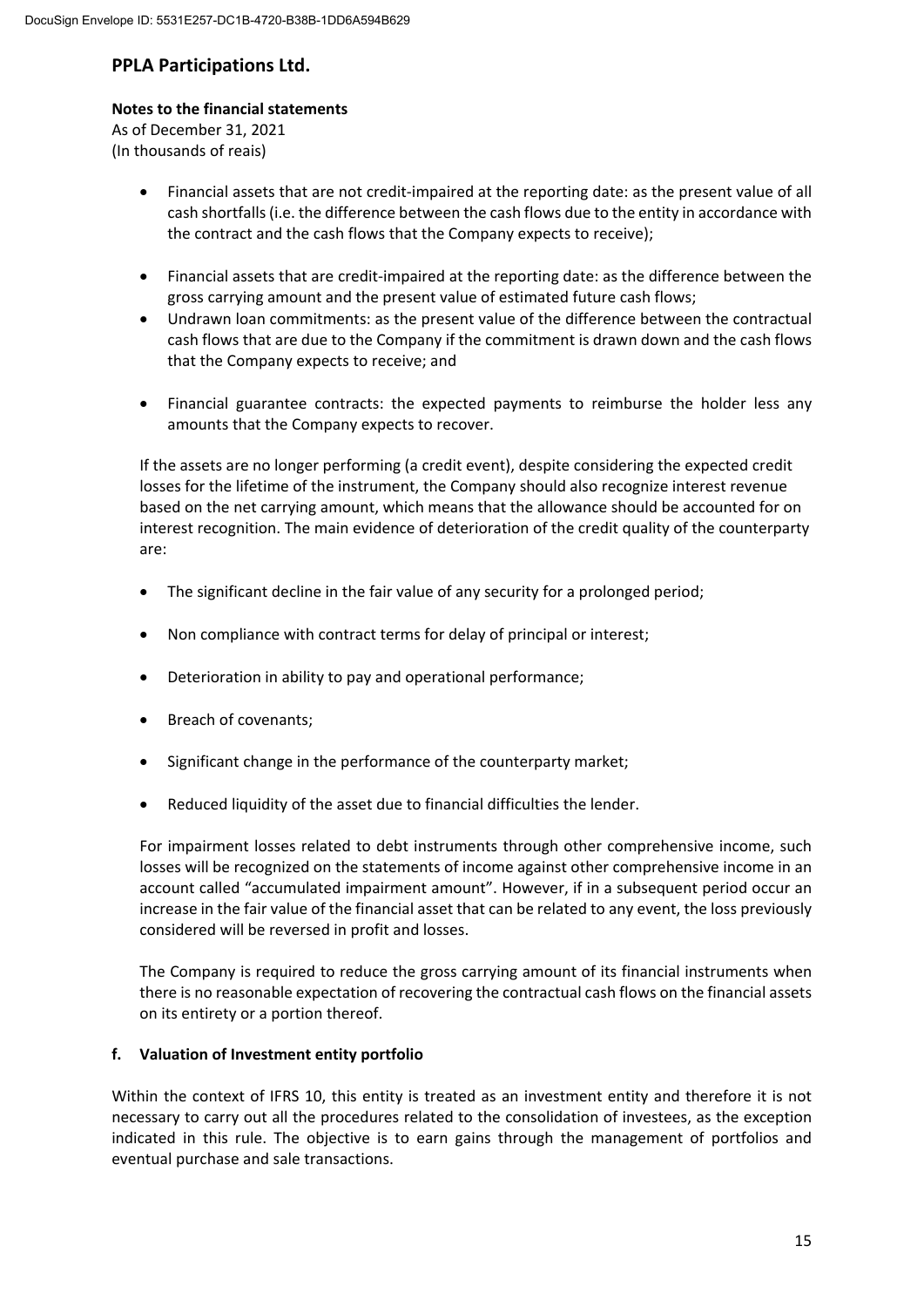# **Notes to the financial statements** As of December 31, 2021

(In thousands of reais)

Investment entity portfolio is held at fair value with movements in fair value going through the profit and loss account. The investments held by BTG Holdco (through BTGI) are defined as underlying investments. These underlying investments correspond substantially to an investment in global markets and merchant banking investments which are generally made directly or through ownership in limited partnership funds. The merchant banking investments are comprised of equity ownerships, loans and convertible instruments which most of the risk and return are dependent on the fair value and characteristics of underlying equity. The Company may adjust these values if, in its view, the values do not reflect the price which would be paid in an open and unrestricted market between informed and prudent parties, acting at arm's length and under no compulsion to act.

Investment entity portfolio are measured according to the fair value measurement hierarchy described below:

Level 1: Price quotations observed in active markets for the same instrument;

Level 2: Price quotations observed in active markets for instruments with similar characteristics or based on pricing model in which the relevant parameters are based on observable active market data;

Level 3: Pricing models in which current market transactions or observable data are not available and require a high degree of judgment and estimation. Instrumentsin this category have been valued using a valuation technique where at least one input which could have a significant effect on the instrument's valuation, is not based on observable market data. Where inputs can be observed from market data without undue cost and effort, the observed input is used. Otherwise, the Company determines a reasonable level for the input. The valuation models are developed internally and are reviewed by the pricing team, which is independent from the revenue generating areas, they are updated whenever there is evidence of events that could have affected the assets' pricing. Investment entity portfolio primarily includes certain limited partnership interests in private equity funds mainly derived from our merchant banking activities and OTC derivatives which valuation depends upon unobservable inputs. No gain or loss is recognized on the initial recognition of an investment entity portfolio valued using a technique incorporating significant unobservable data.

| Level 3 valuation assumptions                  |                                                                                                                               |                                                                                                                                                                                                                                   |  |  |
|------------------------------------------------|-------------------------------------------------------------------------------------------------------------------------------|-----------------------------------------------------------------------------------------------------------------------------------------------------------------------------------------------------------------------------------|--|--|
| Asset                                          | <b>Valuation technique</b>                                                                                                    | <b>Main assumptions</b>                                                                                                                                                                                                           |  |  |
| Private Equity Funds (unquoted<br>investments) | Price of recent investments; Models based on<br>discounted cash flows or earnings; Market and<br>transaction (M&A) multiples. | Market and revenue growth, profitability and<br>leverage expectations, discount rates, macro-<br>economic assumptions such as inflation and<br>exchange rates, risk premiums including market,<br>size and country risk premiums. |  |  |
| <b>Derivatives</b>                             | Standard models and non-bidding quoted<br>prices                                                                              | Probability of default and recovery rates.                                                                                                                                                                                        |  |  |

In certain cases, data used to determine fair value may be from the different levels of the fair value measurement hierarchy. In these cases, the financial instrument is classified in the most conservative hierarchy in which the relevant data for the fair value assessment were used. This evaluation requires judgment and considers specific factors of the relevant financial instruments. Changes in the availability of the information may result in reclassification of certain financial instruments among the different levels of fair value measurement hierarchy.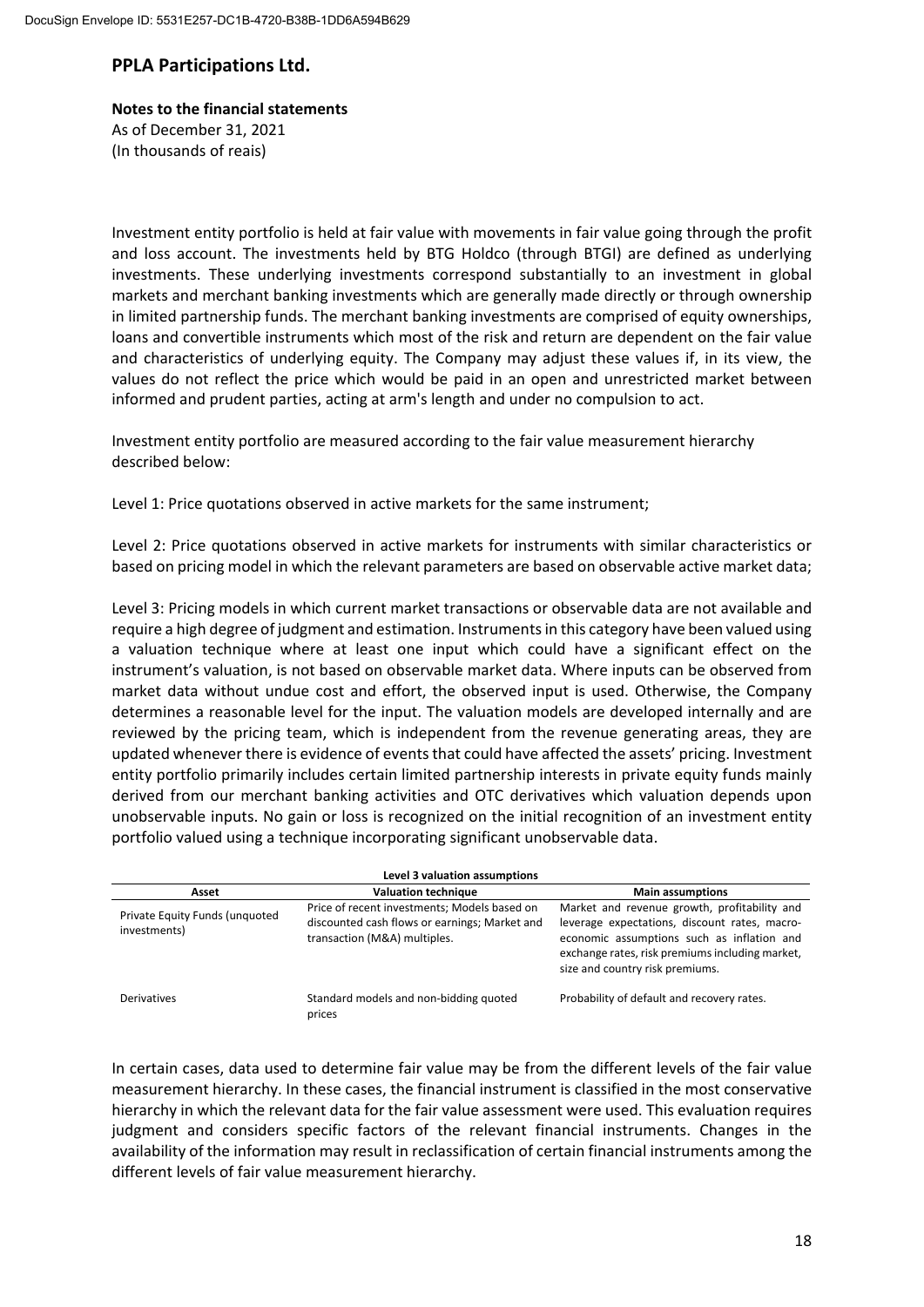#### **Notes to the financial statements**

As of December 31, 2021 (In thousands of reais)

#### **g. Financial instruments – Offsetting**

Financial assets and liabilities are presented net in the balance sheet if, and only if, there is a current and enforceable legal right to offset the amounts recognized and if there is the intention to offset, or to realize the asset and clear the liability simultaneously.

#### **h. Contingent assets and liabilities**

Provisions are recognized when the Company has a current obligation (legal or constructive), as the result of a past event and it is probable that an outflow of resources which incorporates economic benefits shall be required to settle the obligation and a reliable estimate of the amount of the obligation can be made. The expense related to any allowance is presented in the income statement net of any reimbursement.

The recognition, measurement and the disclosure of the assets and contingent liabilities and of the legal are made pursuant to the criteria described below.

Contingent assets ‐ not recognized in the financial statements, except when there is evidence that realization is virtually certain.

Contingent liabilities ‐ are recognized in the financial statements when, based on the opinion of legal advisors and Management, the risk of loss of an action, judicial or administrative is deemed likely, with a probable outflow of resources to settlement of the obligations and when the amounts involved can be reasonably measured. Contingent liabilities classified as possible losses by the legal advisors are only disclosed in explanatory notes, while those classified as remote losses are neither provided for nor disclosed.

#### **i. Profit allocation**

The dividends are classified as liabilities when declared by the board and approved by the Extraordinary / Ordinary General Meeting.

#### **j. Segment information**

IFRS 8 requires that operating segments are disclosed consistently with information provided to the Company's chief operating decision maker, who is the person or group of persons that allocates resources to the segments and assesses their performance. Management believes the Company has only one segment, which is related to the overall activity of an investment entity and so no segment information is disclosed.

#### **k. Invested companies**

The table below presents the direct and indirect interest of the Company in its investees:

|                            |         | Equity interest - % |            |  |
|----------------------------|---------|---------------------|------------|--|
|                            | Country | 3/31/2021           | 12/31/2020 |  |
| <b>Direct subsidiaries</b> |         |                     |            |  |
| BTG Bermuda LP Holdco Ltd. | Bermuda | 100                 | 100        |  |
| Indirect subsidiaries      |         |                     |            |  |
| PPLA Investments LP.       | Bermuda | 0.003               | 0.003      |  |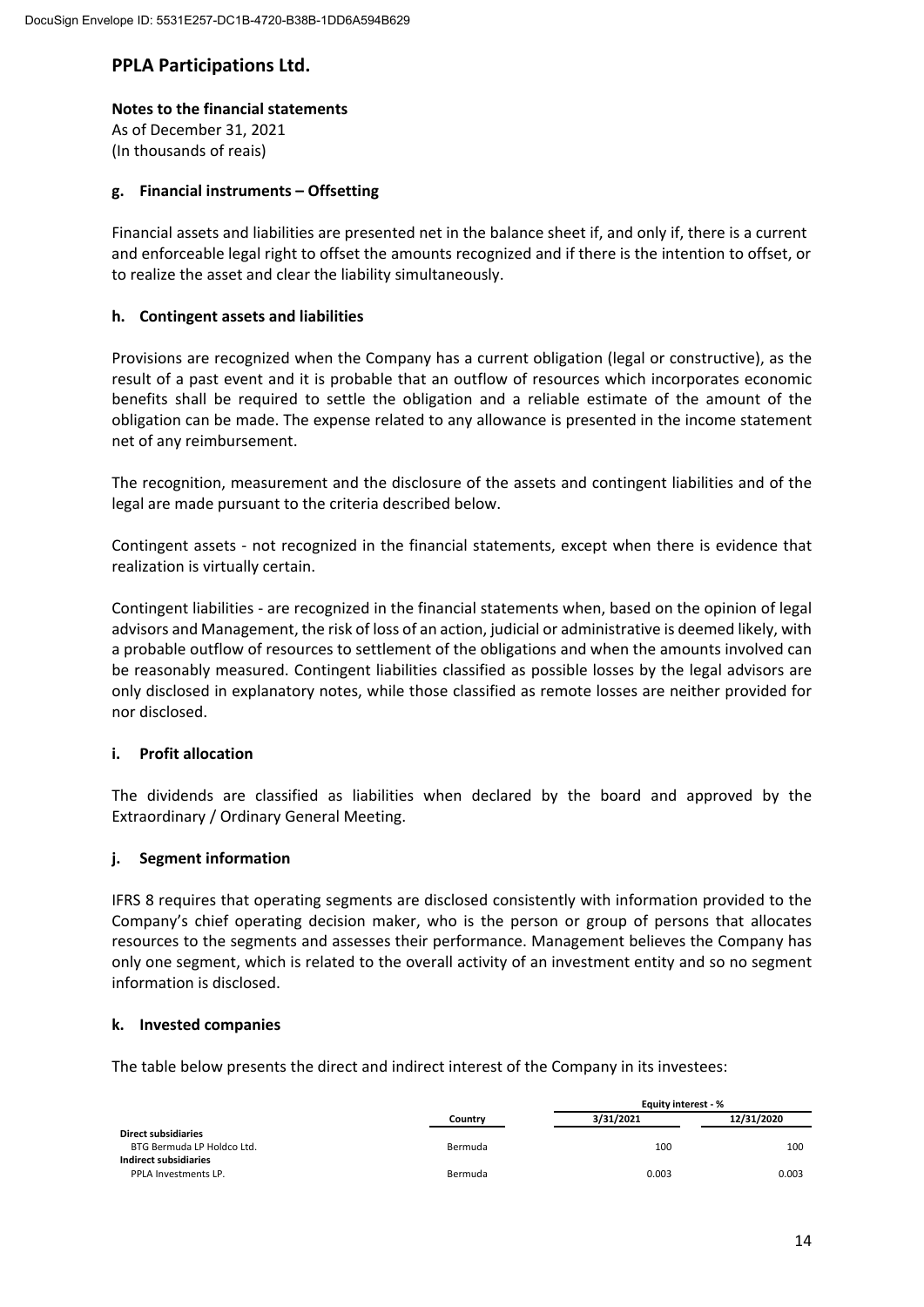**Notes to the financial statements** December 31, 2021 (In thousands of reais)

On June 30, 2020, the capitalization of PPLA Investments by BTG MB Investments LP ("BTG MB") was concluded, a company that has an indirect controlling shareholder common to the Company, by issuing 91,805,085,836 Class D shares by PPLA Investments, in the amount of R\$801.1 million, corresponding to R\$0.0087 per share. As a result of the capitalization, PPLA Investments' investors were diluted in their participation, in such a way that: (i) the Company started to indirectly hold, through PPLA Bermuda LP Holdco Ltd, 0.003% of PPLA Investments; (ii) BTG MB now directly holds approximately 99.99% of PPLA Investments.

  **Country 3/31/2021 12/31/2020 Direct subsidiaries** BTG Loanco LLC USA 100.00 100.00 **Indirect subsidiaries** Timber XI SPE S.A. (i) 8.73 Timber IX Participações S.A. (i)  $Brazil$  Brazil 8.40 8.73 Timber XII SPE S.A. 8.73 São Lourenço Empreendimentos Florestais Ltda. (i) Brazil 8.73 8.40 8.73 Fazenda Corisco Participações S.A. (i) Brazil 8.40 8.73 BTG Pactual Santa Terezinha Holding S.A. (i) Brazil 8.40 8.73 SCFlor Empreendimentos Agrícolas Ltda. Brazil 8.40 8.73 Fazenda Santa Terezinha Participações S.A. (i) Brazil 8.40 8.73 Timber VII SPE S.A. (i) 8.73 BTGI Quartzo Participações S.A Brazil Brazil 100.00 100.00 100.00 BTGI Safira Participações S.A Brazil 100.00 100.00 100.00 100.00 BTGI VII Participações S.A. Brazil 100.00 100.00 BTGI VIII Participações S.A. Brazil 100.00 100.00 BTG Pactual Stigma LLC **100.00** 100.00 100.00 100.00 100.00 100.00 BTG Equity Investments LLC **100.00** USA 100.00 100.00 100.00 Hárpia Omega Participações S.A. Brazil 100.00 100.00 BTG Pactual Servicios S.A. de C.V.<br>BTG Pactual Investimentos Florestais S.A. (100.00 100.00 100.00 100.00 100.00 100.00 100.00 100.00 100.00 100 BTG Pactual Investimentos Florestais S.A. Brazil 30.59 32.75 Publish BRPEC Agro Pecuária S.A. 100.00 and the control of the case of the case of the case of the case of the case of the case of the case of the case of the case of the case of the case of the case of the case of the cas BTG Pactual Proprietary Feeder (1) Limited Cayman 100.00 100.00 **Invested funds** BTG Pactual Brazil Investment Fund I LP Cayman 100.00 100.00 100.00 100.00 BTG Pactual Brazil Investment Fund IA LP Cayman Cayman 1.02 1.02 1.02 BTG Pactual Brazil Investment Fund IB LP Cayman 23.62 23.62 23.62

Below is the ownership interest held by PPLA Investments in its investees and investment funds: **Equity interest ‐ %**

(i) The investee equity is divided into ordinary and preferred shares. The Company has the majority of the ordinary shares and voting rights.

# **4. Risk management**

The Company's risk management involves several levels of our management team and various policies and strategies. The structure of the Company's committees allows engaging the whole organization and ensuring decisions are readily implemented.

The main committees/meetings involved in risk management activities are: (i) Management meeting, which approves policies, defines overall limits and, alongside with the other committees, monitors the management of our risks; (ii) Compliance Committee, which is responsible for establishing policy rules and reporting potential problems related to money laundering; and (iii) Audit Committee, which is responsible for independent verification of compliance with internal controls and assessment of maintenance of the accounting records.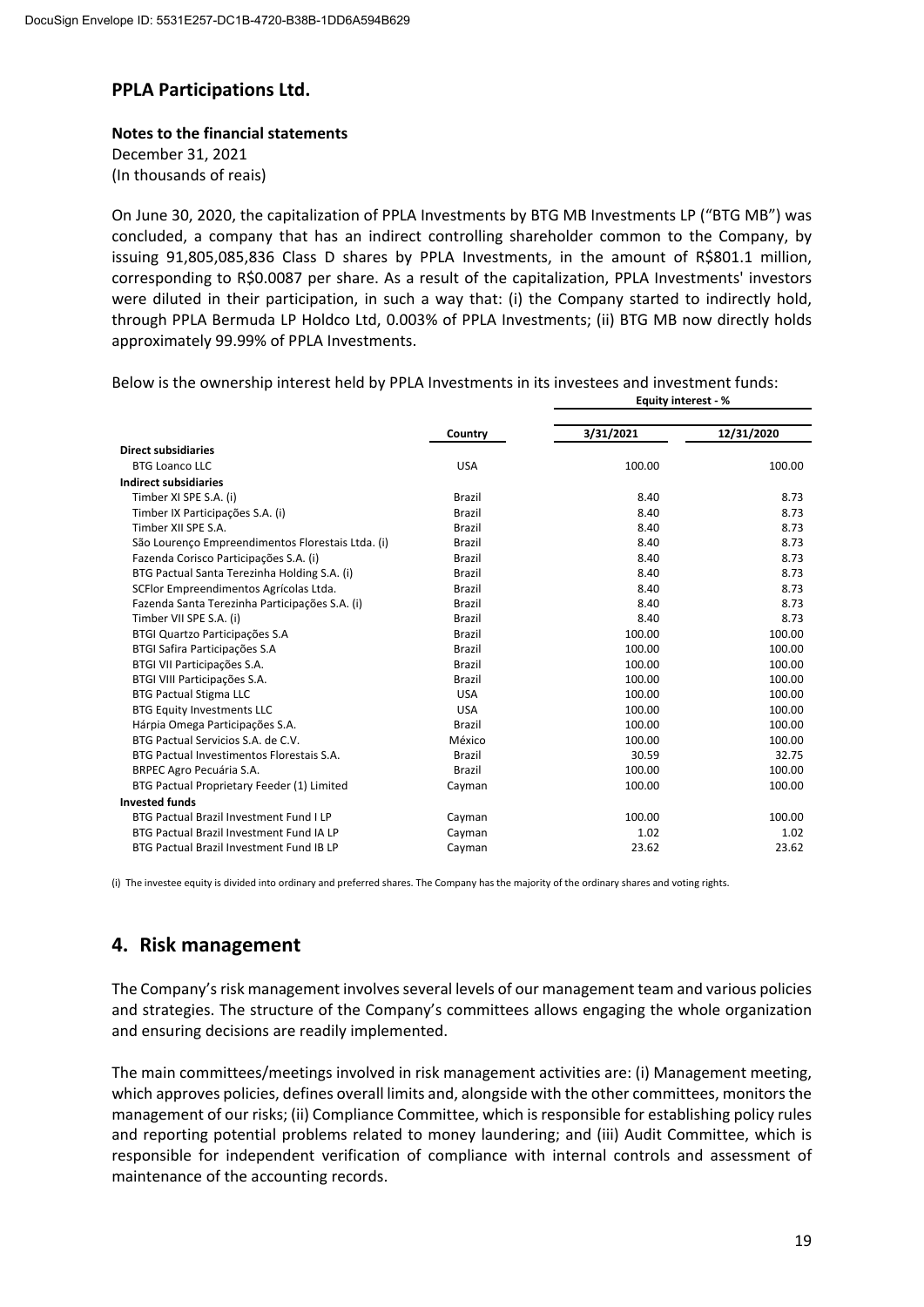#### **Notes to the financial statements December 31, 2021**

(In thousands of reais)

#### **a. Credit risk**

The following table shows the maximum exposure of the investment entity portfolio by geographic region:

|                                                              | 12/31/2021    |                      |               |       |
|--------------------------------------------------------------|---------------|----------------------|---------------|-------|
|                                                              | <b>Brazil</b> | <b>United States</b> | <b>Others</b> | Total |
| <b>Assets</b>                                                |               |                      |               |       |
| Assets                                                       |               |                      |               |       |
| Cash and cash equivalents                                    |               |                      | 1             |       |
| Investment entity portfolio                                  | 4             |                      |               |       |
| Derivative financial instruments                             |               |                      |               |       |
| Investments at fair value through other comprehensive income | 14            |                      |               | 14    |
| Financial assets at amortized cost (i)                       |               |                      |               |       |
| Other assets                                                 |               |                      |               |       |
| <b>Total</b>                                                 | 18            |                      |               | 24    |
|                                                              |               | 12/31/2020           |               |       |
|                                                              | <b>Brazil</b> | <b>United States</b> | <b>Others</b> | Total |
| <b>Assets</b>                                                |               |                      |               |       |
| Investment entity portfolio                                  |               |                      |               |       |
| Assets                                                       |               |                      |               |       |
| Cash and cash equivalents                                    |               |                      | 3             |       |
| Investment entity portfolio                                  | 5             |                      |               |       |
| Investments at fair value through other comprehensive income | 16            |                      |               | 16    |
| Financial assets at amortized cost (i)                       |               |                      |               |       |
| Other assets                                                 |               |                      |               |       |
| Total                                                        | 21            | 3                    | 5             | 29    |

(i) The amount basically corresponds to loans to partners.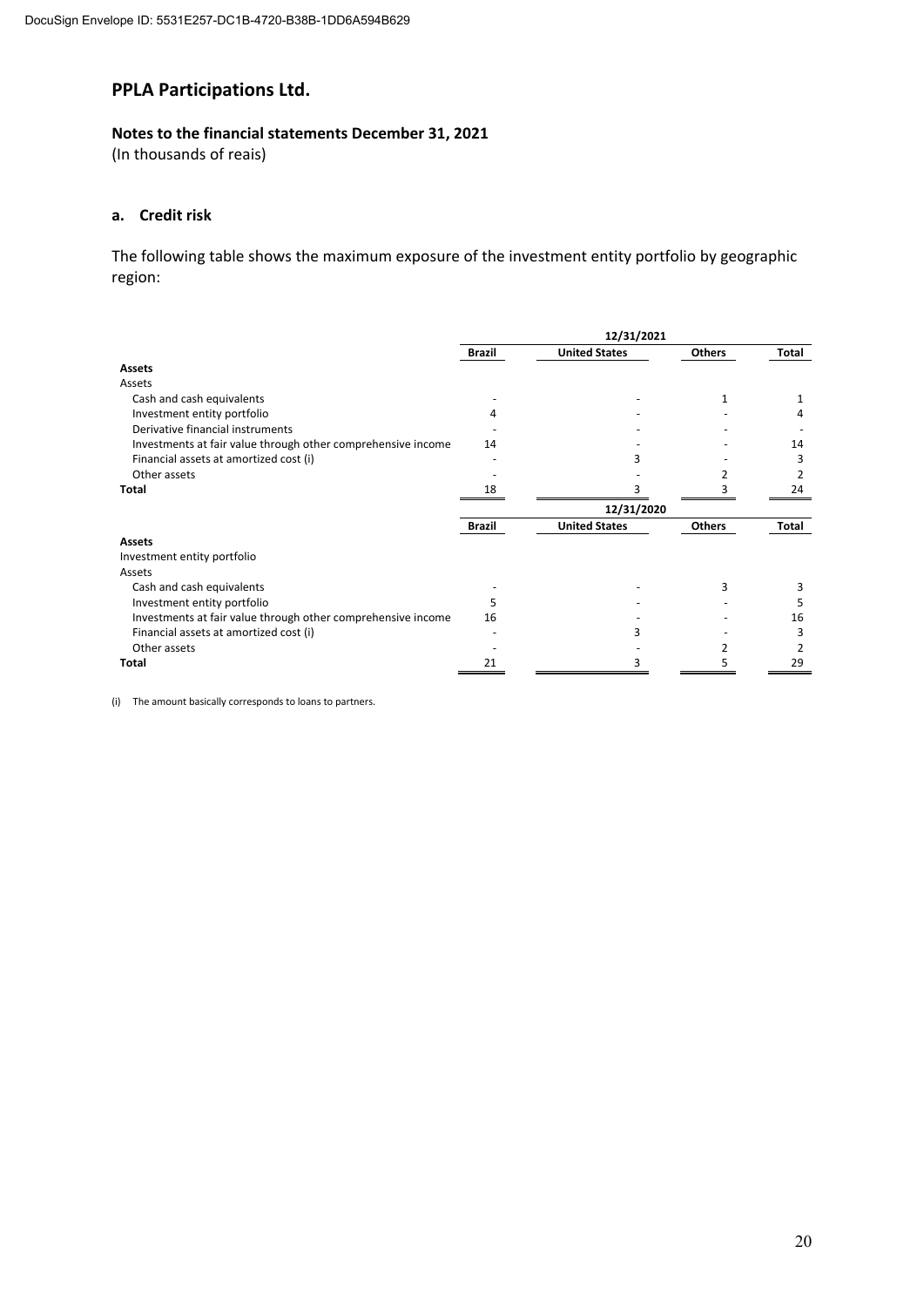#### **Notes to the financial statements** December 31, 2021

(In thousands of reais)

The table below states the maximum exposures to credit risk of the investment entity portfolio, classified by the counterparties' economic activities:

|                                                              | 12/31/2021              |                  |                    |               |       |
|--------------------------------------------------------------|-------------------------|------------------|--------------------|---------------|-------|
|                                                              | Private<br>institutions | Companies        | <b>Individuals</b> | Others        | Total |
| <b>Assets</b>                                                |                         |                  |                    |               |       |
| Investment entity portfolio                                  |                         |                  |                    |               |       |
| Assets                                                       |                         |                  |                    |               |       |
| Cash and cash equivalents                                    |                         |                  |                    |               |       |
| Investment entity portfolio                                  | 10                      | 11               |                    | (17)          |       |
| Investments at fair value through other comprehensive income |                         | 13               |                    |               | 14    |
| Financial assets at amortized cost                           |                         |                  |                    |               |       |
| Other assets                                                 |                         |                  |                    |               |       |
| Total                                                        |                         | 24               |                    | (14)          | 24    |
|                                                              |                         |                  | 12/31/2020         |               |       |
|                                                              | Private<br>institutions | <b>Companies</b> | <b>Individuals</b> | <b>Others</b> | Total |
| <b>Assets</b>                                                |                         |                  |                    |               |       |
| Cash and cash equivalents                                    |                         |                  |                    |               |       |
| Investment entity portfolio                                  | 16                      |                  |                    | (18)          |       |
| Investments at fair value through other comprehensive income |                         | 16               |                    |               | 16    |
| Financial assets at amortized cost                           |                         |                  |                    |               |       |
| Other assets                                                 |                         |                  |                    |               |       |
| Total                                                        | 19                      | 23               | 3                  | (16)          | 29    |

(i) Includes financial liabilities entered into by PPLA Investments (PPLA Participations is not a counterparty of such contracts).

#### **b. Liquidity analysis and risk**

As at December 31, 2021 and 2020, the Company does not have any cash or cash equivalents.

As at December 31, 2021, there is no fixed maturity for the discounted cash flows for the investment entity portfolio of the Company. The following table shows the Investment entity portfolio's liquidity position as at December 31, 2021 and 2020:

|                                                              | 12/31/2021      |           |            |                |                          |
|--------------------------------------------------------------|-----------------|-----------|------------|----------------|--------------------------|
|                                                              | Up to 90 days / | 90 to 365 | 1 to 3     | Over 3         | Total                    |
|                                                              | No maturity     | days      | years      | years          |                          |
| <b>Assets</b>                                                |                 |           |            |                |                          |
| Investment entity portfolio                                  |                 |           |            |                |                          |
| Assets                                                       |                 |           |            |                |                          |
| Cash and cash equivalents                                    |                 |           |            |                |                          |
| Investment entity portfolio                                  |                 |           |            |                |                          |
| Investments at fair value through other comprehensive income | 14              |           |            |                | 14                       |
| Financial assets at amortized cost                           |                 |           |            | 3              | 3                        |
| Derivative financial instruments                             |                 |           |            |                |                          |
| Other assets                                                 |                 |           |            |                | $\overline{\phantom{a}}$ |
| Liabilities (i)                                              | (8)             | (8)       |            |                | (16)                     |
| <b>Total</b>                                                 | 13              | (8)       |            |                | 8                        |
|                                                              |                 |           | 12/31/2020 |                |                          |
|                                                              | Up to 90 days / | 90 to 365 | 1 to 3     | Over 3         | <b>Total</b>             |
|                                                              | No maturity     | days      | years      | years          |                          |
| <b>Assets</b>                                                |                 |           |            |                |                          |
| Investment entity portfolio                                  |                 |           |            |                |                          |
| Cash and cash equivalents                                    | 3               |           |            |                | 3                        |
| Investment entity portfolio                                  |                 |           |            | $\overline{2}$ | 5                        |
| Investments at fair value through other comprehensive income |                 |           |            | 16             | 16                       |
| Financial assets at amortized cost                           |                 |           |            | 3              | 3                        |
| Other assets                                                 |                 |           |            |                | $\overline{\phantom{a}}$ |
| Liabilities (i)                                              | (25)            |           |            |                | (25)                     |
| Total                                                        | (17)            |           |            | 21             | 4                        |

(i) Includes financial liabilities entered into by PPLA Investments (PPLA Participations is not a counterparty of such contracts).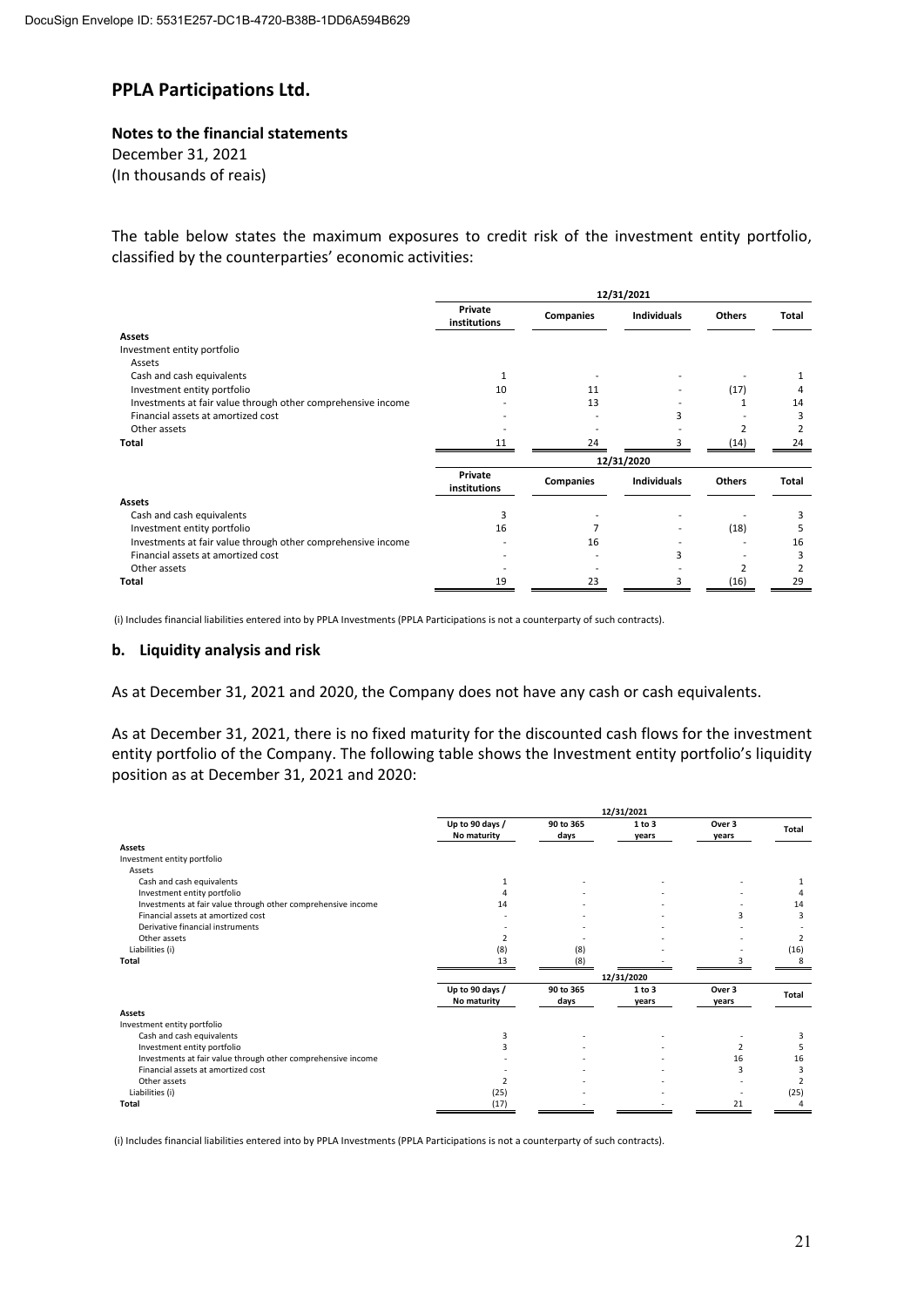**Notes to the financial statements** December 31, 2021 (In thousands of reais)

### **5. Investment entity portfolio**

The financial statements of PPLA Investments ("PPLAI") for year ended December 31, 2021 were reviewed by independent auditors who issued a review report on March 21, 2022, without modification, presenting a section of relevant uncertainty related to operational continuity.

As at December 31, 2021, PPLA Investments' equity is R\$323,959 due to results with the investment entity portfolio. PPLA Participations marked its investment in PPLA Investments at R\$10 in year ended December 31, 2021. PPLA P does not have contractual commitments with the liabilities of its investees.

PPLA Participations values its investments at fair value, in accordance with the accountings standards of PPLA Investments.

The relevant figures of the PPLA Investments investment portfolio, as at December 31, 2021 and 2020, are presented below:

|                                                              | <b>Note</b> | 12/31/2021 (1) | 12/31/2020 (1) |
|--------------------------------------------------------------|-------------|----------------|----------------|
| <b>Assets</b>                                                |             |                |                |
| Cash and cash equivalents                                    | (a)         | 45,732         | 104,152        |
| Investment entity portfolio                                  | (b)         | 148,415        | 201,150        |
| Derivative financial instruments                             |             |                | 2,271          |
| Investments at fair value through other comprehensive income | (c)         | 515,789        | 584,162        |
| Financial assets at amortized cost                           | (d)         | 113,151        | 116,369        |
| Other assets                                                 |             | 62,477         | 72,035         |
| Total                                                        |             | 885,564        | 1,080,139      |
| <b>Liabilities</b>                                           |             |                |                |
| Derivatives                                                  |             | 414            | 71,016         |
| Financial liabilities at amortized cost                      | (e)         | 375,100        | 588,579        |
| Other liabilities                                            |             | 186,091        | 252,133        |
| Total                                                        |             | 561,605        | 911,728        |
| Shareholders' equity                                         |             | 323,959        | 168,411        |
| Total liabilities and shareholders' equity                   |             | 885,564        | 1,080,139      |
| Investment entity portfolio reconciliation                   |             |                |                |
| PPLAI shareholder's equity                                   |             | 323,959        | 168,411        |
| PPLAP ownership (via BTG Holdco)                             |             | 0.003%         | 0.003%         |
| Total                                                        |             | 10             | 5              |

(1) Balances as reported by PPLA Investments as at December 31, 2021 and 2020.

#### **(a) Cash and cash equivalents**

Cash and cash equivalents are comprised exclusively of highly liquid bank deposits.

#### **(b) Investment entity portfolio**

|                                                             | As of December 31, 2021  |                   | As of December 31, 2020 |                   |
|-------------------------------------------------------------|--------------------------|-------------------|-------------------------|-------------------|
|                                                             | Cost                     | <b>Fair value</b> | Cost                    | <b>Fair value</b> |
| Merchant Banking investments (i)                            | 3,329,711                | 394.453           | 3,233,111               | 250,607           |
| Private equity funds ("FIP")                                | 438,313                  | 250,655           | 407,523                 | 116,760           |
| Subsidiaries, associates and jointly controlled<br>entities | 2,891,398                | 143,798           | 2,825,588               | 133,847           |
| Global markets investments (ii)                             | $\overline{\phantom{a}}$ | ٠                 | 5.927                   | 5,927             |
| Loans $(1)$                                                 | ٠                        | ٠                 | 588,576                 | 588,576           |
| Others (2)                                                  | (246, 038)               | (246, 038)        | (643,960)               | (643,960)         |
| Total                                                       | 3,083,673                | 148.415           | 3,183,654               | 201,150           |

(1) On December 31, 2020 refers to loans granted by BTG Pactual Proprietary Feeder (1) Limited to PPLA Investments. The amount is reflected as financial liabilities at amortized cost in Note 5e.

(2) Includes financial assets and liabilities entered into by Company subsidiaries.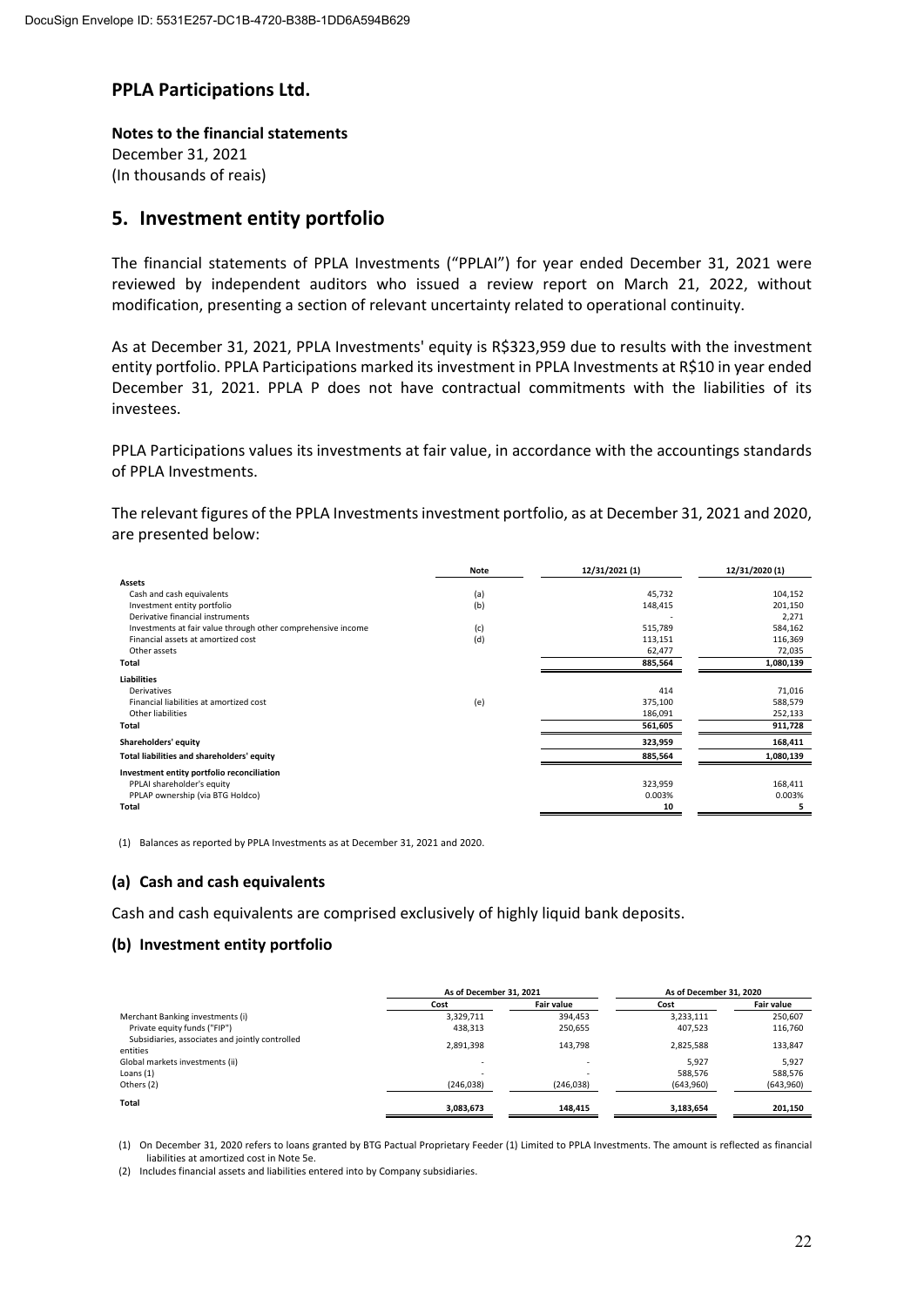#### **Notes to the financial statements December 31, 2021**

(In thousands of reais)

#### **(i) Merchant Banking investments**

Merchant Banking investments consist of investments, held directly or through investment vehicles (including funds that also include third party investors), in a diversified group of portfolio companies primarily located in Brazil. Merchant Banking investments are structured generally through privately negotiated transactions with a view to divest in four to ten years.

As at December 31, 2021 and 2020, PPLA Investments Merchant Banking investments corresponds to private equity and real estate investments, through FIP or other investment vehicles, as disclosed below: **12/31/2021 12/31/2020**

|                                                                                                                |                                        |                          | 12/31/2021        | 12/31/2020 |               |
|----------------------------------------------------------------------------------------------------------------|----------------------------------------|--------------------------|-------------------|------------|---------------|
| <b>Merchant Banking investments</b>                                                                            | <b>Description/Segment</b><br>activity | (%)(1)                   | <b>Fair value</b> | (%)<br>(1) | Fair<br>value |
| Through FIPs:                                                                                                  |                                        |                          |                   |            |               |
| BrPec Agropecuária S.A.(4)                                                                                     | Ranching                               | 100%                     | 114,900           | 100%       | 55,310        |
|                                                                                                                | Adhesives, labels and                  |                          |                   |            |               |
| Auto Adesivos Paraná S.A. (2)                                                                                  | special paper                          | 11.9%                    | 135,755           | 30.1%      | 61,450        |
|                                                                                                                | company                                |                          |                   |            |               |
| Through subsidiaries, associates and jointly controlled entities:                                              |                                        |                          |                   |            |               |
| Timber XI SPE S.A.                                                                                             | <b>Biological assets</b>               | 8.40%                    | 4,424             | 8.73%      | 5,651         |
| Timber IX Participações S.A.                                                                                   | <b>Biological assets</b>               | 8.40%                    | 40,247            | 8.73%      | 41,441        |
| Timber XII SPE S.A.                                                                                            | <b>Biological assets</b>               | 8.40%                    | 28,244            | 8.73%      | 25,126        |
| BTG Pactual Santa Terezinha Holding S.A.                                                                       | <b>Biological assets</b>               | 8.40%                    | 41,157            | 8.73%      | 8,557         |
| Fazenda Corisco Participações S.A.                                                                             | <b>Biological assets</b>               | 8.40%                    | 10,381            | 8.73%      | 10,636        |
| Timber VII SPE S.A.                                                                                            | <b>Biological assets</b>               | 8.40%                    | 11.545            | 8.73%      | 42,436        |
| Loans - Merchant Banking investments (3)                                                                       | Others                                 | $\overline{\phantom{a}}$ | 7,800             |            |               |
| Total                                                                                                          |                                        |                          | 394,453           |            | 250,607       |
| TANTIC CONTRACTOR IN THE CHARLES IN THE CHARLES CONTRACTOR CONTRACTOR IN THE CHARLES OF THE CHARLES CONTRACTOR |                                        |                          |                   |            |               |

(1)The equity interest disclosed in the table above refers to the Company indirect interest.

(2)As described in Note 1.

(3)During the year ended December 31, 2021, new debentures were issued to Phosfaz Mineração S.A.

 (4) On December 7, 2021, the term of assignment of the entirety of the shares of Fundo de Investimento em Participações Bravo – Multiestratégia Investimento no Exterior ("FIP Bravo") held by BTGI Stigma LLC ("Stigma") was signed. FIP Bravo's main asset is the equity interest in the entire capital stock of BRPEC Agroprecuária S.A. ("BrPec"), the company is awaiting approval from competent authorities.

#### **(ii) Global market investments**

A hedge fund is an investment fund that typically undertakes a wider range of investment and asset trading than other funds, but which is only open for investment from particular types of investors specified by regulators (these funds have hybrid portfolios composed of a mixture of fixed income, stocks, currencies, foreign exchange, derivatives, commodities, mortgages and interest rates, they also generally employ a wide variety of investment strategies, and make use of techniques such as short selling and leverage).

As of December 31, 2021, PPLA Investments no longer has an investment in BTG Pactual Absolute Return II Master Fund LP (December 31, 2020: R\$5,927).

As at December 31, 2020, the Net Asset Value ("NAV") of global markets investments approximates to its fair value, which is equivalent to its cost value on the referred date.

#### **(c) Investments at fair value through other comprehensive income**

Subsequently to the IFRS 9 early adoption, PPLA Investments now presents part of its investment entity portfolio as investments at fair value through other comprehensive income, as shown below: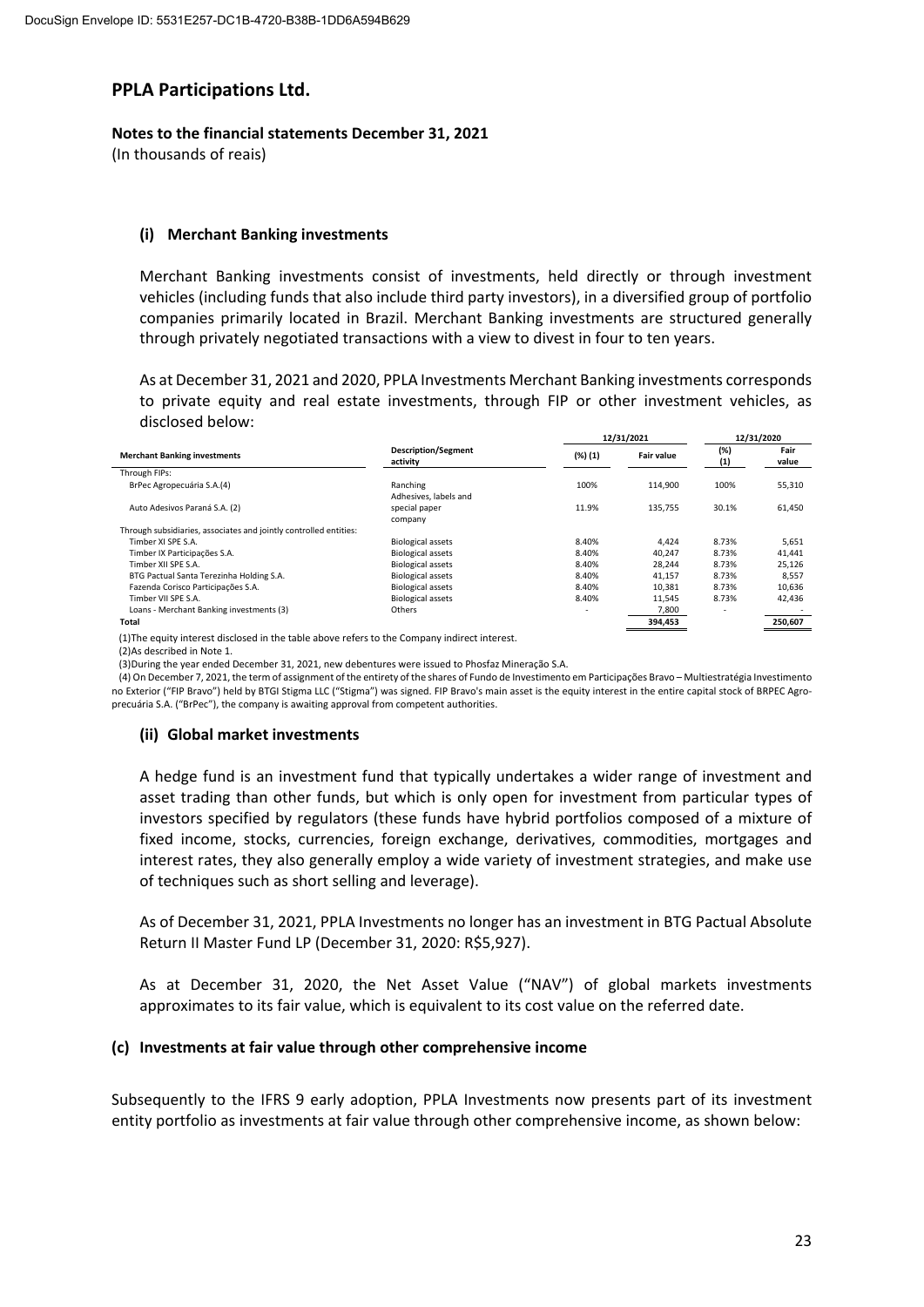#### **Notes to the financial statements**

December 31, 2021 (In thousands of reais)

|                                    | As of December 31, 2021   |         | As of December 31, 2020 |                   |  |
|------------------------------------|---------------------------|---------|-------------------------|-------------------|--|
|                                    | <b>Fair value</b><br>Cost |         | Cost                    | <b>Fair value</b> |  |
| Merchant Banking investments - FIP | 1,761,355                 | 490,145 | 1,934,555               | 574,058           |  |
| Others                             | 25.644                    | 25.644  | 10.104                  | 10,104            |  |
| Total                              | 1.786.999                 | 515.789 | 1,944,659               | 584.162           |  |
| __                                 |                           |         |                         |                   |  |

#### **(i) Merchant banking investments ‐ FIP**

As at December 31, 2021 and 2020, PPLA Investments Merchant Banking investments corresponds to private equity and real estate investments, through FIP, as disclosed below:

| <b>Merchant Banking investments</b> | <b>Description/Segment</b><br>activity                                                    | (%) (1)                  | <b>Fair value</b> | (%) (1)        | Fair<br>value |
|-------------------------------------|-------------------------------------------------------------------------------------------|--------------------------|-------------------|----------------|---------------|
| A!Bodytech Participações S.A.       | Fitness segment<br>Waste collection,                                                      | 10.5%                    | 6,311             | 10.4%          | 5,937         |
| Latte S.A.                          | treatment and<br>disposal                                                                 | 15.7%                    | 3,674             | 15.7%          | 10,997        |
| Estre Participações S.A.            | Waste collection,<br>treatment and<br>disposal                                            | $\overline{\phantom{a}}$ |                   | $\overline{a}$ | 1,606         |
| Sete Brasil Participações S.A.      | Oil and gas                                                                               | $\overline{\phantom{a}}$ | 204               | ۰              | 199           |
| UOL Universo on Line S.A.           | Internet and server<br>provider                                                           | 3.1%                     | 479,956           | 3.1%           | 555,319       |
| <b>Total</b>                        |                                                                                           |                          | 490,145           |                | 574,058       |
| (1)                                 | The equity interest disclosed in the table above refers to the Company indirect interest. |                          |                   |                |               |

#### **(d) Financial assets at amortized cost**

|                                                                                                                                                        | 12/31/2021 | 12/31/2020 |
|--------------------------------------------------------------------------------------------------------------------------------------------------------|------------|------------|
| Partners (i)                                                                                                                                           | 113.151    | 116.369    |
| Total                                                                                                                                                  | 113.151    | 116.369    |
| Loans granted by PPLA Investments are indeved to CDL or libor, and the maturity are in general higher than one year. Loans to nartners are provided in |            |            |

(i) Loans granted by PPLA Investments are indexed to CDI or libor, and the maturity are in general higher than one year. Loans to partners are provided in connection to the acquisition of shares in BTG Pactual Group.

As at December 31, 2021 and 2020, the fair value attributed to the Loans and receivables is similar to its amortized cost.

#### **(e) Financial liabilities at amortized cost**

Part of the loans and medium term notes are guaranteed by BTG Pactual Holding S.A., indirect parent company of Banco BTG Pactual.

#### **(f) Fair value Hierarchy**

PPLA Investments classifies its investment entity portfolio as level 3. However, the underlying assets and liabilities of this portfolio have different classification which is presented as follows: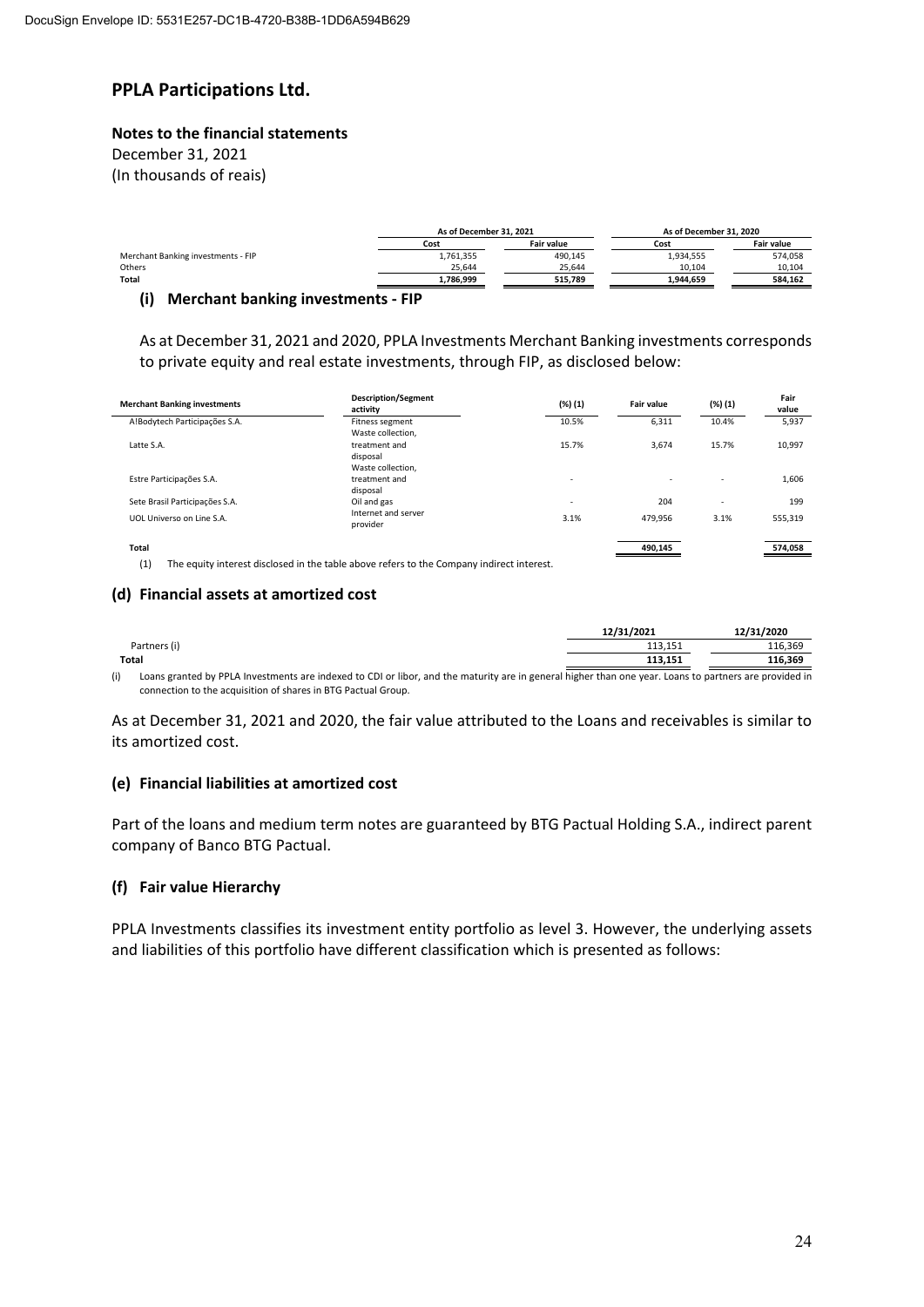#### **Notes to the financial statements**

December 31, 2021

(In thousands of reais)

#### **(i) Investment entity portfolio**

|                                                          | 12/31/2021 |            |         |            |
|----------------------------------------------------------|------------|------------|---------|------------|
|                                                          | Level 1    | Level 2    | Level 3 | Total      |
| Investment entity portfolio                              |            |            |         |            |
| Merchant Banking investments                             |            |            |         |            |
| Private equity funds                                     |            |            | 250,655 | 250,655    |
| Subsidiaries, associates and jointly controlled entities |            | 7,800      | 135,998 | 143,798    |
| Global markets investments                               |            |            |         |            |
| Loans                                                    |            |            |         |            |
| Others                                                   |            | (246, 038) |         | (246, 038) |
| Total                                                    |            | (238, 238) | 386,653 | 148,415    |
|                                                          |            | 12/31/2020 |         |            |
|                                                          | Level 1    | Level 2    | Level 3 | Total      |
| Investment entity portfolio                              |            |            |         |            |
| Merchant Banking investments                             |            |            |         |            |
| Private equity funds                                     |            |            | 116,760 | 116,760    |
| Subsidiaries, associates and jointly controlled entities |            |            | 133,847 | 133,847    |
| Global markets investments                               |            | 5,927      | ۰       | 5,927      |
| Loans                                                    |            | 588,576    |         | 588,576    |
| Others                                                   |            | (643,960)  |         | (643,960)  |
|                                                          |            |            |         |            |
| Total                                                    |            | (49, 457)  | 250,607 | 201,150    |

#### **(ii) Investments at fair value through other comprehensive income**

The summary of assets and liabilities classified in accordance with the fair value hierarchy is as follows:

**12/31/2021**

| 12/31/2021               |         |         |            |
|--------------------------|---------|---------|------------|
| Level 1                  | Level 2 | Level 3 | Total      |
|                          |         |         |            |
| $\overline{\phantom{a}}$ |         | 490,145 | 490,145    |
|                          |         | 25.644  | 25,644     |
|                          | ۰       | 515,789 | 515,789    |
|                          |         |         |            |
| Level 1                  | Level 2 | Level 3 | Total      |
|                          |         |         |            |
|                          |         | 574,058 | 574,058    |
|                          |         | 10,104  | 10,104     |
|                          |         | 584,162 | 584,162    |
|                          |         |         | 12/31/2020 |

#### **(iii) Financial assets at amortized cost**

Loans and receivables are presented at fair value at PPLA Investments level using a pricing model in which the relevant parameters are based on observable active market data. Therefore, they fall in the Fair Value Level 2 category.

#### **(iv) Financial liabilities at amortized cost**

Financial liabilities at amortized cost are presented at fair value at PPLA Investments level using a pricing model in which the relevant parameters are based on observable active market data. Therefore, they fall in the Fair Value Level 2 category.

#### **(v) Summary of valuation techniques**

There were no changes from the valuation techniques disclosed in the financial statements for the year ended December 31, 2021.

#### **(vi) Reclassification between levels**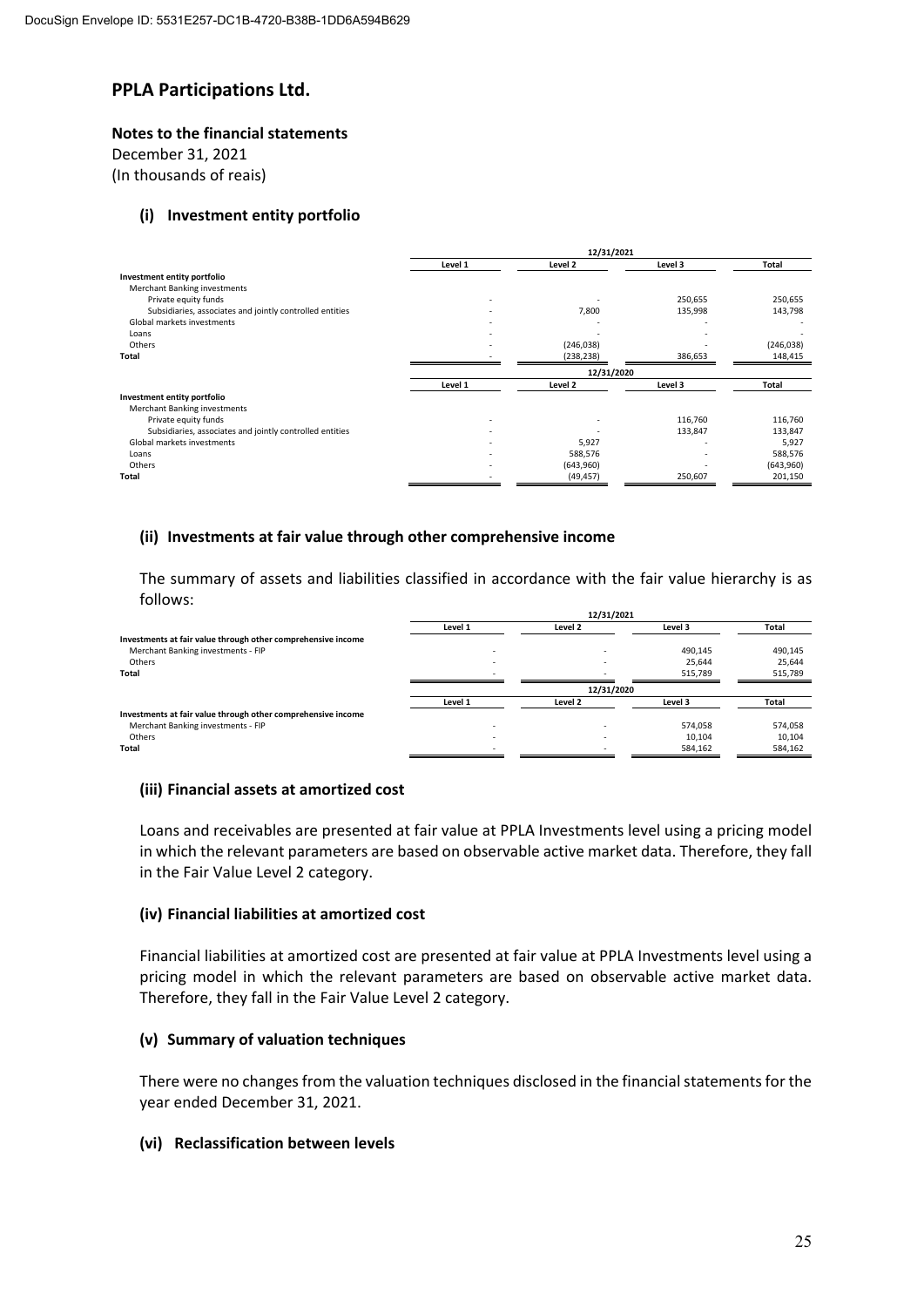#### **Notes to the financial statements December 31, 2021**

(In thousands of reais)

During the year ended December 31, 2021, there were no reclassification between levels and fair value hierarchy.

# **6. Amounts receivable**

As at December 31, 2021 and 2020, the item refers entirely to amounts receivable from investees/subsidiaries, to pay for the Company's administrative expenses.

# **7. Other liabilities**

As at December 31, 2021 and 2020, the item refers entirely to amounts payable regarding administrative expenses from the Company's BDRs program.

# **8. Shareholders' equity**

#### **a. Capital**

At the general meeting held on March 18, 2020, the reverse stock split between shares class A and B issued by the Company was approved in the proportion of 30 shares for 1 share.

As at December 31, 2021 and 2020, the Company's capital was comprised by the following class of shares:

|             | 12/31/2021        |           |                 |                      |                |  |
|-------------|-------------------|-----------|-----------------|----------------------|----------------|--|
|             | Authorized        | Issued    | Par value (R\$) | <b>Voting rights</b> | Vote per share |  |
| Class A (i) | 5,000,000,000     | 938.222   |                 | Yes                  |                |  |
| Class B (i) | 10,000,000,000    | 1,876,444 |                 | No                   |                |  |
| Class C     |                   |           |                 | Yes                  | $(*)$          |  |
| Class D     | 1,000,000,000     |           | 0.0000000001    | Yes                  |                |  |
| Total       | 16,000,000,001    | 2,814,667 |                 |                      |                |  |
|             |                   |           | 12/31/2020      |                      |                |  |
|             | <b>Authorized</b> | Issued    | Par value (R\$) | <b>Voting rights</b> | Vote per share |  |
| Class A (i) | 5,000,000,000     | 938,222   |                 | Yes                  |                |  |
| Class B (i) | 10,000,000,000    | 1,876,444 |                 | No                   |                |  |
| Class C     |                   |           |                 | Yes                  | $(*)$          |  |
| Class D     | 1,000,000,000     |           | 0.0000000001    | Yes                  |                |  |
| Total       | 16,000,000,001    | 2,814,667 |                 |                      |                |  |

(\*) Class C shareholders have voting rights equivalent to ten times the total number of issued and subscribed A and D Class shares at any moment. (i) Only class A and class B shareholders are entitled to economic benefits.

#### **b. Treasury shares**

In the year ended December 31, 2020, the 690.200 unit shares that were held in treasury were canceled.

During the years ended 31, 2021 December 31, 2020, the Company did not repurchased units.

#### **c. Dividends**

The Company did not distribute dividends during the years ended on December 31, 2021 and 2020.